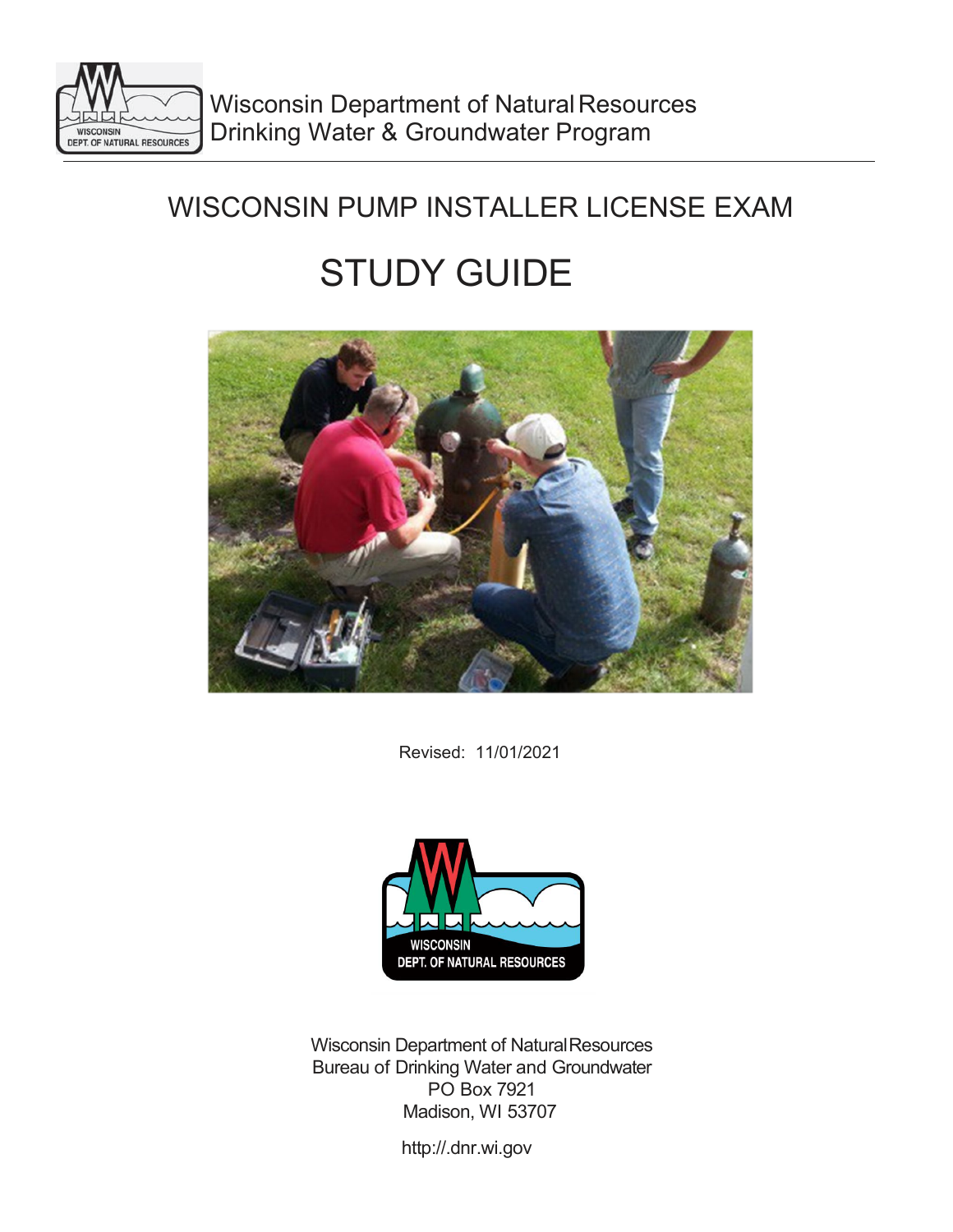# *Wisconsin Pump Installer License Exam Study Guide*

# **Preface**

*This study guide is provided by the Wisconsin Department of Natural Resources (department) to assist individuals in preparing for the Pump Installer License Examination, as required by section 280.15, Wisconsin Statutes. Each section of this study guide consists of objectives to review and understand in order to demonstrate competency in pump installing, and to achieve a passing grade on the license exam.* 

# **Preparing for the exam:**

- 1. Study the material! Knowledge of objectives will be tested using a multiple-choice and true/false question format. Exam questions are taken directly from Study Guide Part 1 and Part 2 objectives.
- 2. Study Guide Part 1 "Administrative Code" sections list code related objectives. What is in code and why it is important is provided. Download chapters NR 146, NR 812 and NR 811 Wis. Adm. Code from the [LICENSES AND REGISTRATIONS](https://dnr.wisconsin.gov/topic/Wells/licenses.html) web page. These chapters of code and Part 1 of this study guide are the only references needed to prepare for code related exam questions.
- 3. Study Guide Part 2 "General Knowledge" sections list "key knowledge" objectives that a Wisconsin licensed pump installer is expected to know. These objectives are not code related and should be committed to memory for general knowledge related exam questions.

# **Taking the exam:**

- 1. Access to the exam application form is available online under the "*DNR Exam Applications*" tab at the [Operator Certification Exams](https://dnr.wisconsin.gov/topic/opcert/exams.html) web page.
- 2. License exams are computer-based and administered by a private third-party testing provider through the department's Operator Certification Program. Exams can be taken by in-person proctor at computer lab locations across Wisconsin or by remote proctor from any location with reliable internet access. See "*LICENSE EXAMS*" at the [LICENSES AND REGISTRATIONS](https://dnr.wisconsin.gov/topic/Wells/licenses.html) web page for details.
- 3. The exam is "open-code". Clean copies of chapters NR 146, NR 812 and NR 811 are provided to registrants in a sealed envelope prior to the exam. The envelope is to remain sealed until the start of the exam. The proctor will give notice when to open the seal and remove the code reference contents for use during the exam. See "*Exam options and open-code references*" at the [LICENSES AND REGISTRATIONS](https://dnr.wisconsin.gov/topic/Wells/licenses.html) web page for details on what will be provided and what you need to bring to the exam. Personal copies of code used for exam preparation (with notes and highlights) cannot be used during the exam and should not be brought to the exam site.
- 4. A current photo ID will be required.
- 5. There are 100 true/false and multiple-choice exam questions.
- 6. Time allowed for exam completion is 3 hours.
- 7. A score of 75% or higher is needed to pass.
- 8. Results will be available immediately upon completion of the exam.

# **Acknowledgements**

This Wisconsin Pump Installer License Exam Study Guide is the result of a collaborative effort by department staff, with input from representatives of Wisconsin's water well industry through the Private Water Advisory Council. It was developed through the knowledge and collective efforts of the following workgroup members:

Tom Puchalski, Wisconsin Department of Natural Resources, Fitchburg, WI Frank Fetter, Wisconsin Department of Natural Resources, Madison, WI Jared Niewoehner, Wisconsin Department of Natural Resources, Madison, WI Steve Janowiak, Wisconsin Department of Natural Resources, La Crosse, WI Bob Gundrum, Wisconsin Department of Natural Resources, Madison, WI Liesa Lehmann, Wisconsin Department of Natural Resources, Madison, WI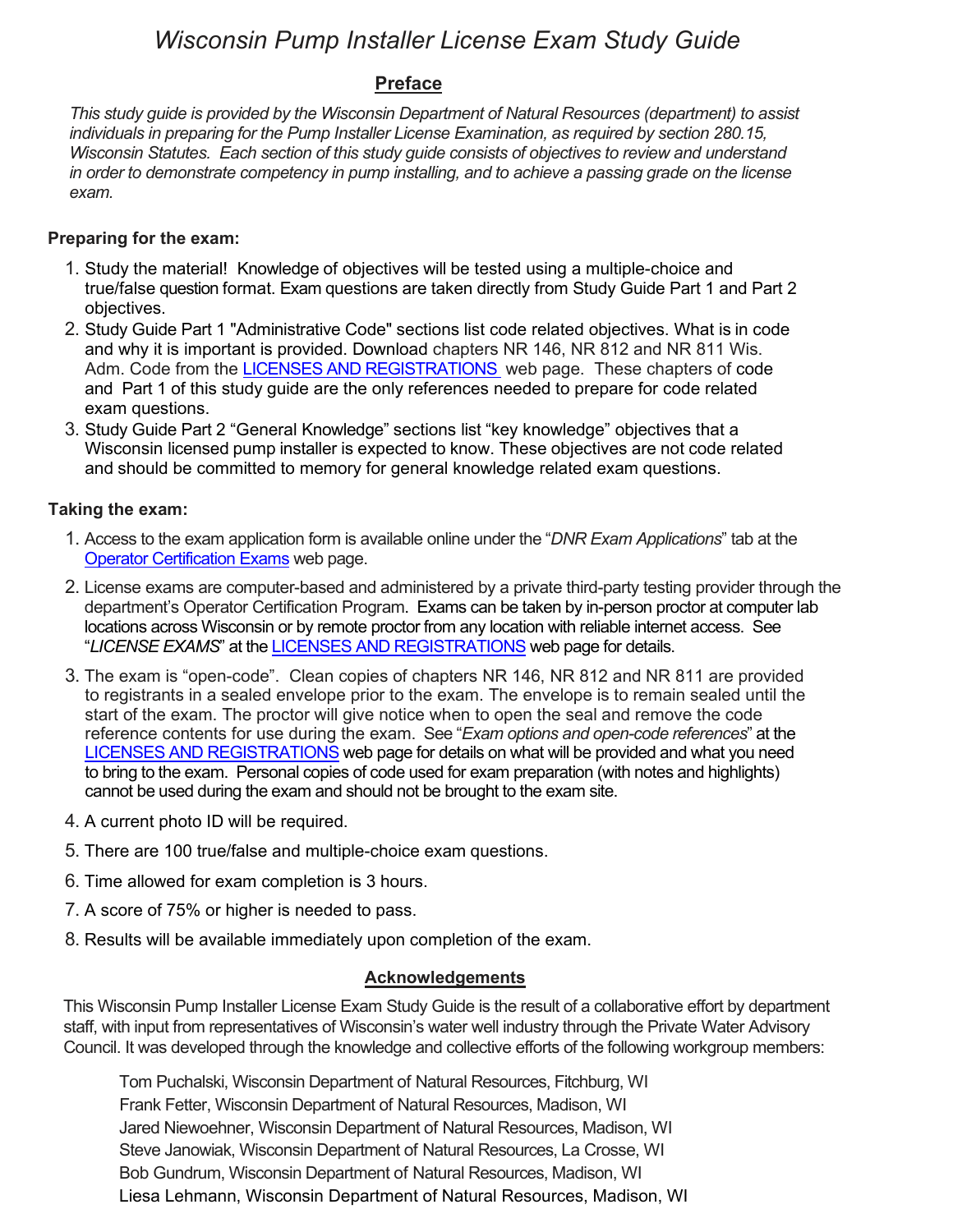# Table of Contents

| Section 1.3 - NR 146.03(2)(c): Exceptions to pump installer license requirements 4  |  |
|-------------------------------------------------------------------------------------|--|
| Section 1.4 - NR 146.04(5): Pump installer business registration requirements  4    |  |
|                                                                                     |  |
| Section 1.6 - NR 146.04(7): Engaging in the business of well filling and sealing  5 |  |
|                                                                                     |  |
| Section 1.8 – NR 146.07: Renewals and continuing education requirements             |  |
|                                                                                     |  |
|                                                                                     |  |
|                                                                                     |  |
|                                                                                     |  |
|                                                                                     |  |
|                                                                                     |  |
|                                                                                     |  |
|                                                                                     |  |
|                                                                                     |  |
|                                                                                     |  |
|                                                                                     |  |
|                                                                                     |  |
|                                                                                     |  |
|                                                                                     |  |
|                                                                                     |  |
|                                                                                     |  |
|                                                                                     |  |
|                                                                                     |  |
|                                                                                     |  |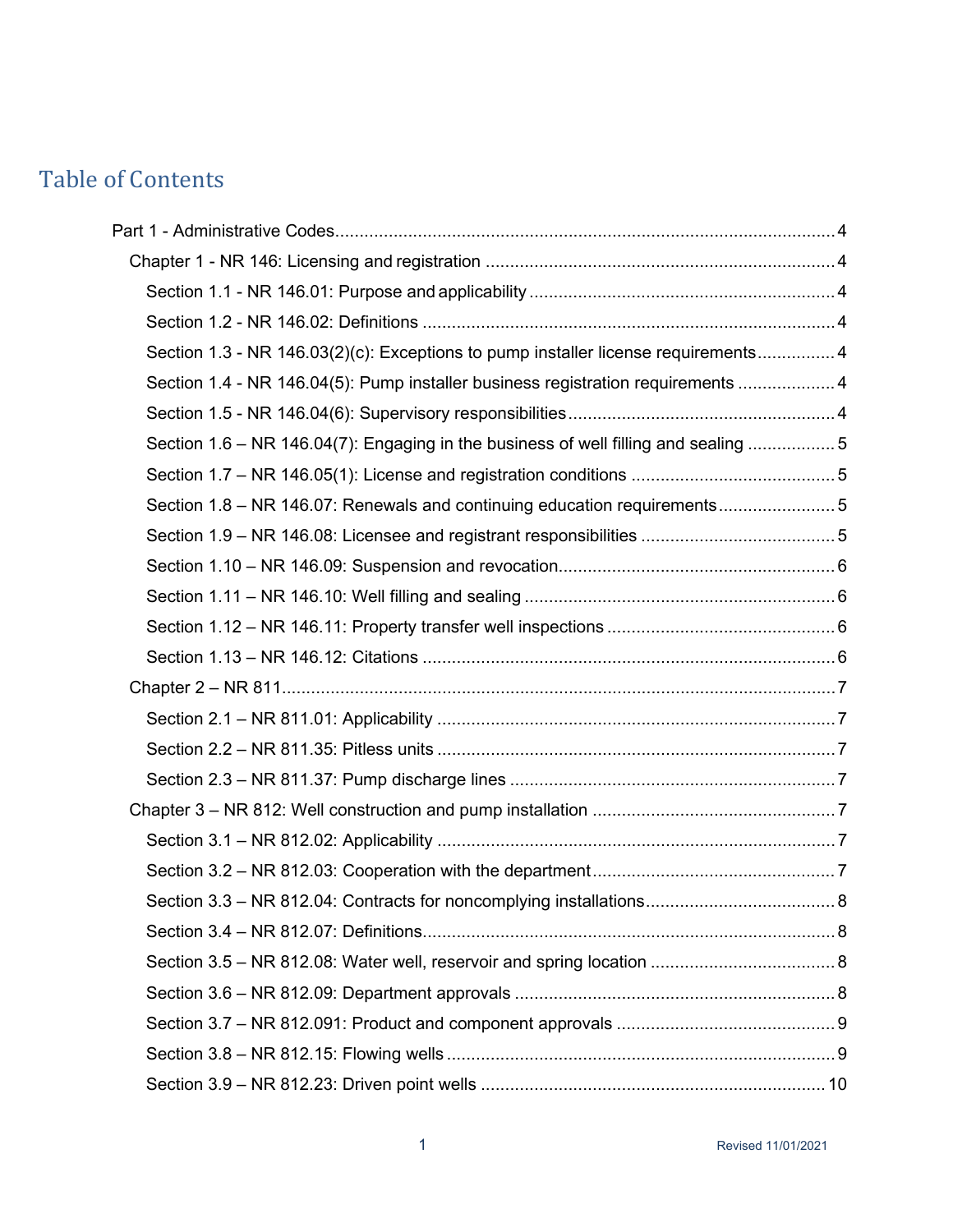| Section 3.14 - NR 812.28: Pump installation equipment and supply pipe  12                      |  |
|------------------------------------------------------------------------------------------------|--|
|                                                                                                |  |
|                                                                                                |  |
|                                                                                                |  |
|                                                                                                |  |
|                                                                                                |  |
|                                                                                                |  |
|                                                                                                |  |
|                                                                                                |  |
|                                                                                                |  |
| Section 3.24 – NR 812.38: Injection of fertilizers or pesticides for agricultural purposes  14 |  |
| Section 3.25 – NR 812.39: High capacity well water and water usage measurement 14              |  |
|                                                                                                |  |
|                                                                                                |  |
|                                                                                                |  |
|                                                                                                |  |
|                                                                                                |  |
|                                                                                                |  |
| Section 3.32 - NR 812.46: Water sampling, analysis and reporting requirements 18               |  |
|                                                                                                |  |
|                                                                                                |  |
|                                                                                                |  |
|                                                                                                |  |
|                                                                                                |  |
|                                                                                                |  |
|                                                                                                |  |
| Section 6.1 - Locating a well using the Public Land Survey System  22                          |  |
| Section 6.2 - Locating a well using Global Positioning System and the Well Driller Viewer. 22  |  |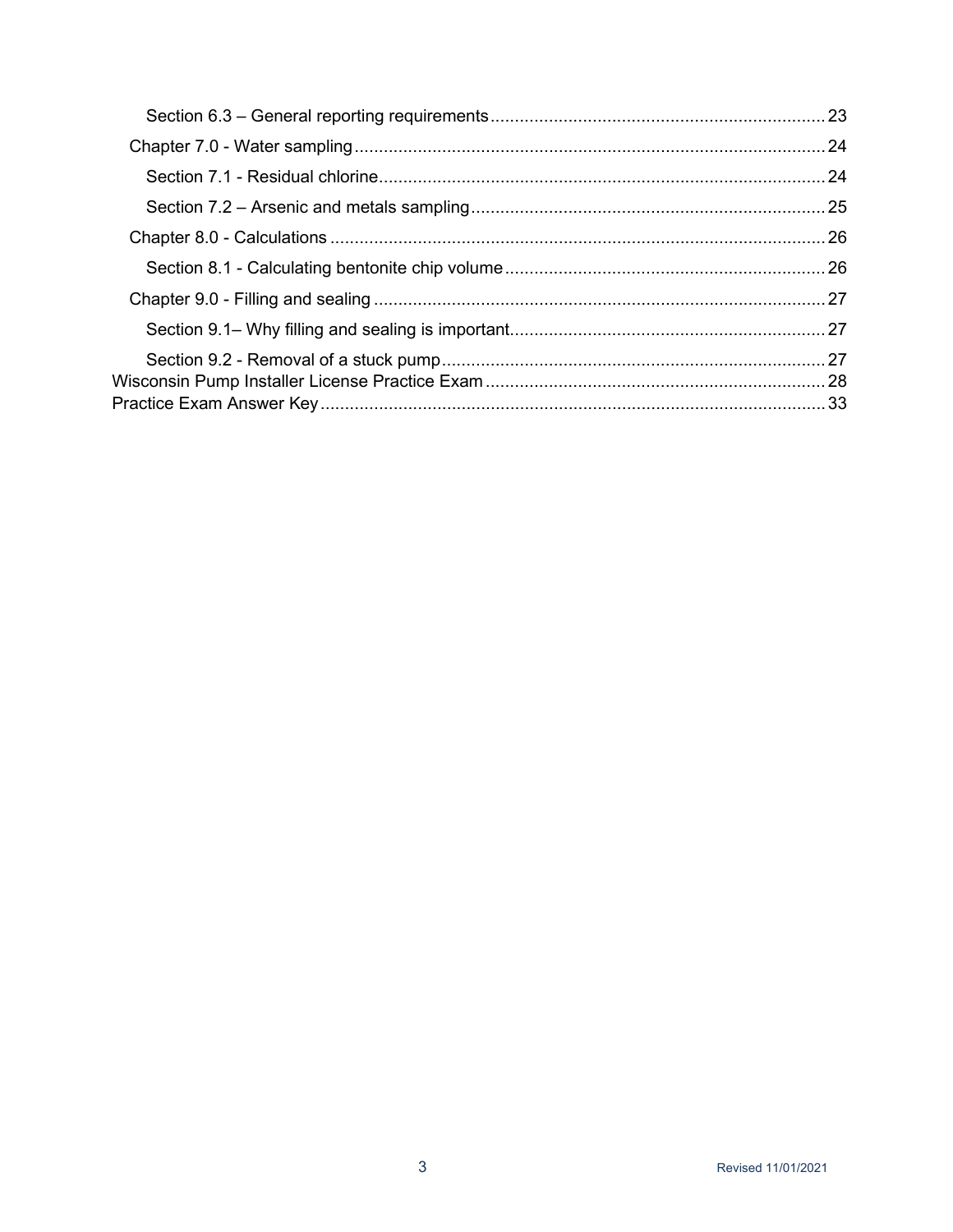# <span id="page-5-0"></span>Part 1 - Administrative Codes

# <span id="page-5-1"></span>Chapter 1 - NR 146: Licensing and registration

<span id="page-5-2"></span>Section 1.1 - NR 146.01: Purpose and applicability

1.1.1 Purpose and applicability

*NR 146 establishes licensing and registration requirements that apply to pump installers. Specific activities are listed to which license and registration requirements apply.*

# <span id="page-5-3"></span>Section 1.2 - NR 146.02: Definitions

1.2.1 Definitions

*This section provides important definitions that are necessary to understand license and registration requirements and how requirements are administered by the department.*

<span id="page-5-4"></span>Section 1.3 - NR 146.03(2)(c): Exceptions to pump installer license requirements 1.3.1 Exceptions to license requirements

*A license is required to engage in the business of pump installing under NR 146.03(1). NR 146.03(2)(c) lists the exceptions to this requirement.*

<span id="page-5-5"></span>Section 1.4 - NR 146.04(5): Pump installer business registration requirements 1.4.1 Pump installer business registration

*A business registration is required for persons to engage in the business of pump installing. The terms "persons" and "engaging in the business of" as defined in NR 146.02 need to be understood in order to grasp NR 146.04(5) intent. This section lists conditions required for pump installer business registration eligibility.*

1.4.2 Exceptions to pump installer business registration requirements

*NR 146.03(2)(d) provides exceptions to business registration requirements of 146.04(5). It lists the individuals who do not need a business registration in order to engage in the business of pump installing.*

# <span id="page-5-6"></span>Section 1.5 - NR 146.04(6): Supervisory responsibilities

1.5.1 Supervisory pump installer responsibilities

*Areas of responsibility carried by a supervisory pump installer are laid out in this section. The extent of a supervisor's legal and financial responsibility includes corrections to noncomplying work done by the business or employees of the business. A supervisor must also be aware of all work-related activity done by pump installers that are under their supervision.*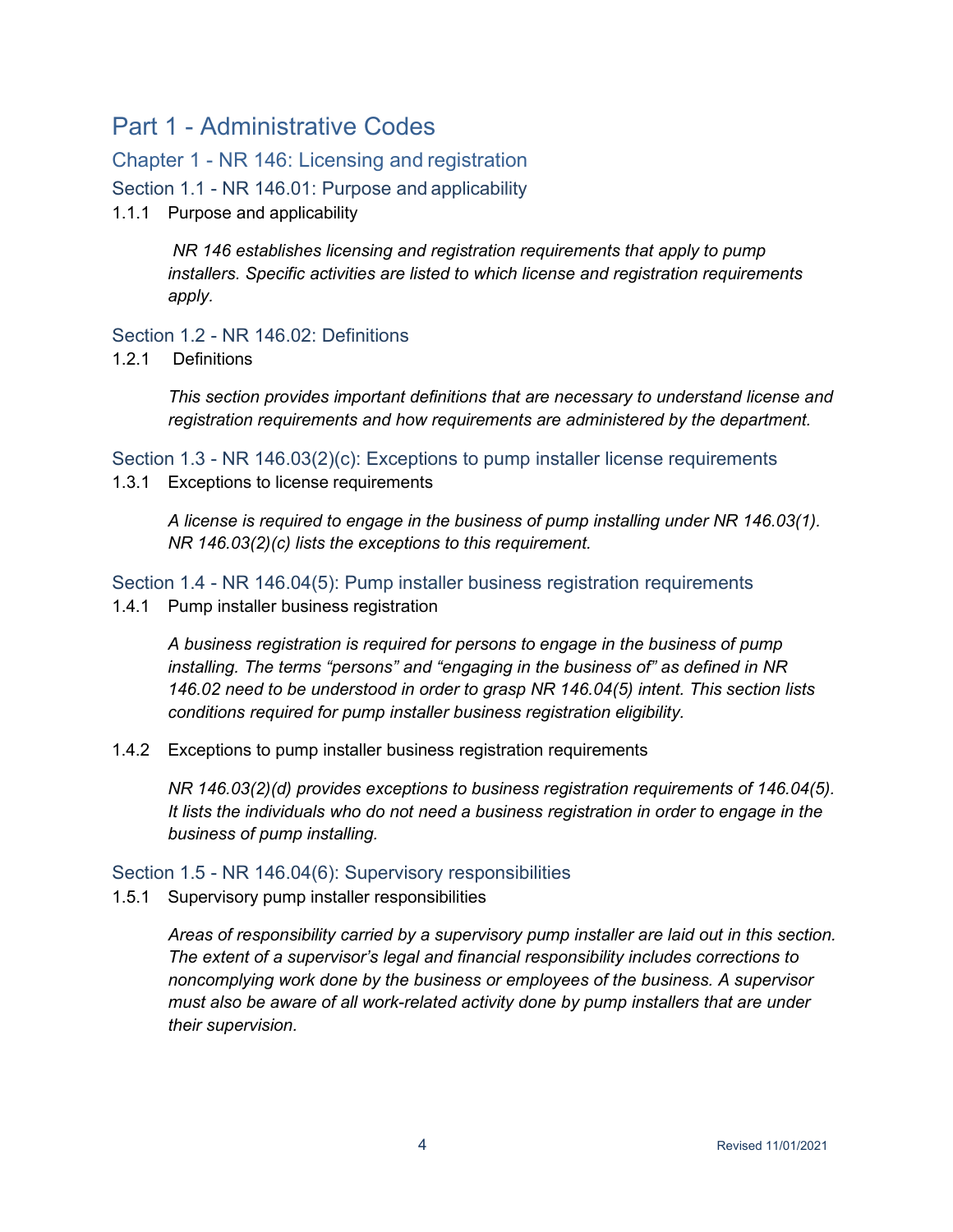<span id="page-6-0"></span>Section 1.6 – NR 146.04(7): Engaging in the business of well filling and sealing

1.6.1 Well filling and sealing license and registration requirements

*Licenses and registrations required to engage in the business of well filling and sealing are listed here.*

<span id="page-6-1"></span>Section 1.7 – NR 146.05(1): License and registration conditions

1.7.1 Conditions

*Experience, qualifications and equipment are taken into consideration when a license, registration or renewal is issued. There are conditions that may be imposed on a license or registration to restrict activity if it is deemed necessary by the department.*

<span id="page-6-2"></span>Section 1.8 – NR 146.07: Renewals and continuing education requirements

1.8.1 *NR 146.07(1):* License and registration renewal application process

*License and registration renewal application processes are described here. Details are included on deadlines, fees, late penalties and required signatures. This section provides information on when a signature is required and who needs to sign the renewal application.*

1.8.2 NR 146.07(2): License and registration renewal eligibility

*Individuals who hold a valid license or registration on December 31st and have met continuing education requirements for the calendar year are eligible for renewal in the following year. This section lists reasons why a license or registration may not be in effect on December 31st. An individual whose license or registration is not renewed for the reasons listed must take and pass the appropriate exam to become licensed again.*

1.8.3 NR 146.07(3): Continuing education requirements

*This section discusses continuing education attendance and contains information on how many continuing education hours must be earned each year to renew a license or registration.*

<span id="page-6-3"></span>Section 1.9 – NR 146.08: Licensee and registrant responsibilities

1.9.1 Responsibilities

*Responsibilities required of pump installer licensees and registrants are discussed here. Responsibilities include corrections to noncompliant work, advertising and businessrelated documents, contracts, leases, upgrades to noncomplying well components or systems and more. It is important to understand each as it applies to a specific license or registration.*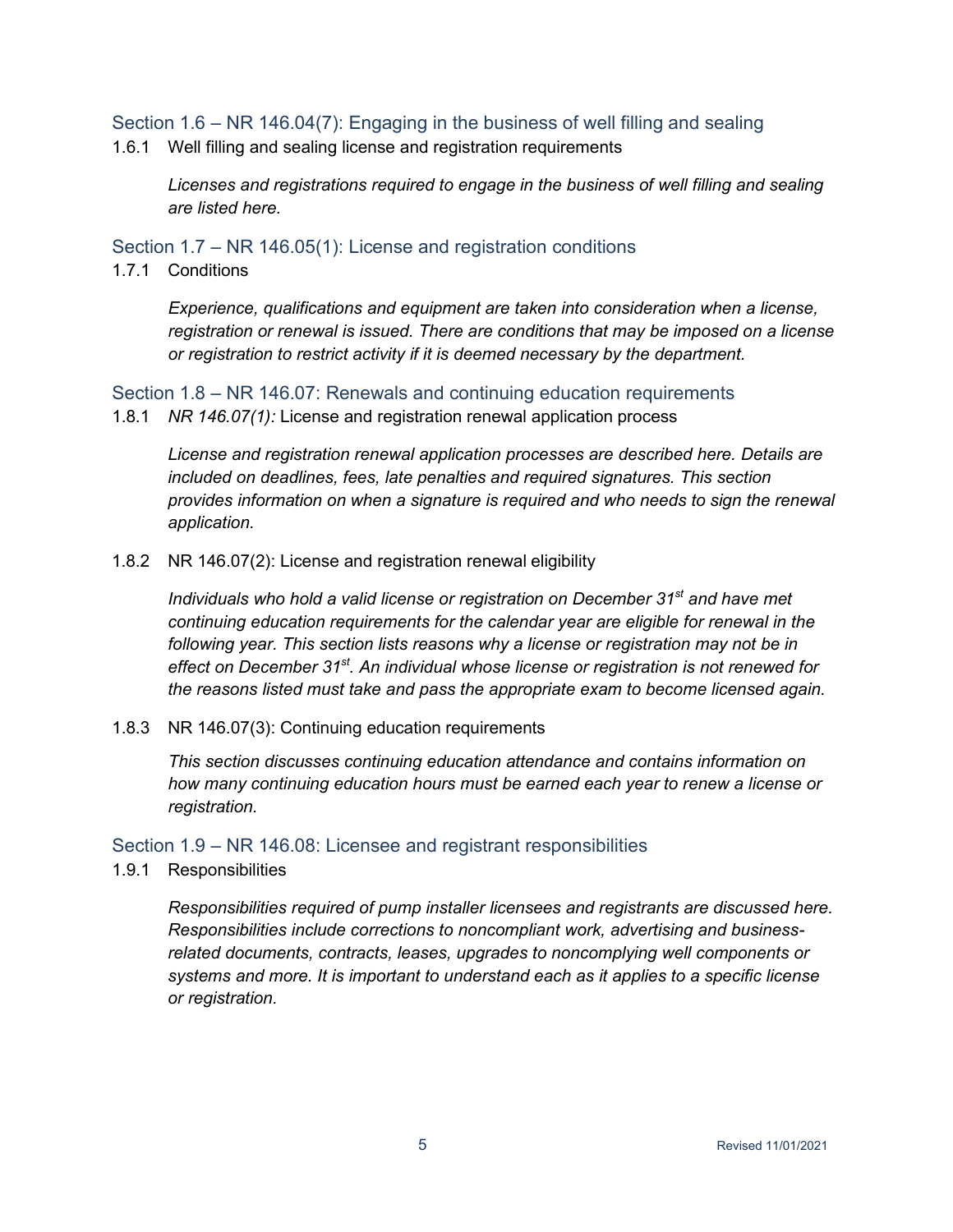#### <span id="page-7-0"></span>Section 1.10 – NR 146.09: Suspension and revocation

1.10.1 Basis for suspension or revocation of a license or registration

*Licensee or registrant actions that may result in suspension or revocation are listed under NR 146.09(1).*

1.10.2 Limitations placed on suspended or revoked licenses and registrations

*Following suspension or revocation, limitations are placed on individuals or persons who*  engage in the business of pump installing. The requirements listed under NR146.09(2) *must be met in order to engage in the business of pump installing.*

1.10.3 Reinstatement following suspension or revocation

*Requirements for reinstatement are laid out in detail in NR 146.09(3). The steps required to reinstate a license or registration following suspension or revocation may include passing the license exam, reapplying after one year of revocation or demonstrating competency to the department under specific conditions.*

#### <span id="page-7-1"></span>Section 1.11 – NR 146.10: Well filling and sealing

1.11.1 Licensing and registration requirements for well filling and sealing

*NR 146.04(7) states that a license or registration is required in order to engage in the business of well filling and sealing. NR 146.10 provides further detail on who can do well filling and sealing and under what conditions.*

<span id="page-7-2"></span>Section 1.12 – NR 146.11: Property transfer well inspections

1.12.1 Requirements

*NR 146.11 and NR 812.44(1) provide information on who can inspect a well at time of a property transfer and what they may report regarding the well and its pressure system.*

# <span id="page-7-3"></span>Section 1.13 – NR 146.12: Citations

1.13.1 Appropriate action and stepped enforcement.

*The enforcement process includes steps that are taken by the department prior to issuing a citation. These steps include a written warning that outlines the violation and provides opportunity to meet with the department in an enforcement conference. This section includes specific violations that may result in a citation.*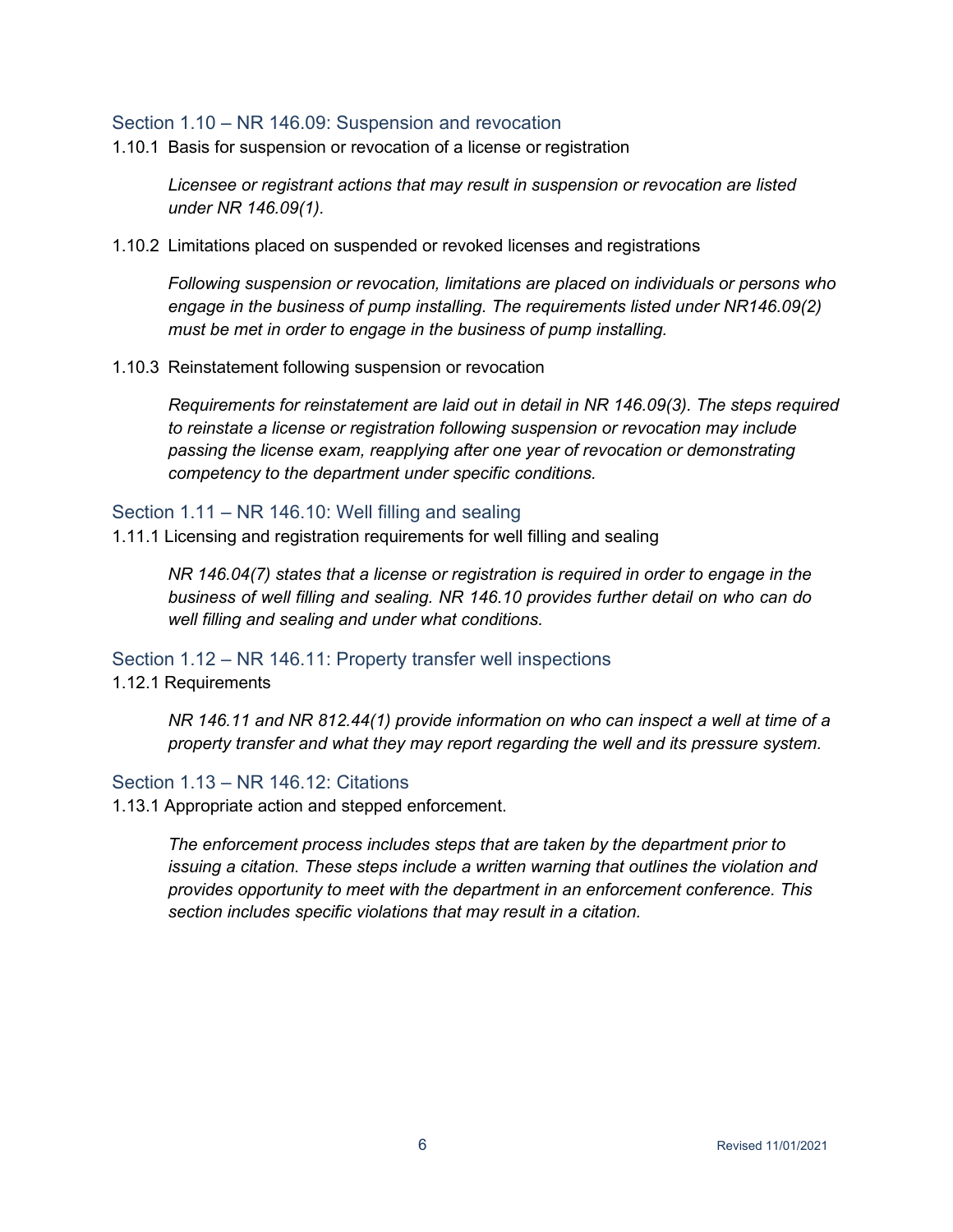# <span id="page-8-0"></span>Chapter 2 – NR 811

<span id="page-8-1"></span>Section 2.1 – NR 811.01: Applicability

2.1.1 When a water system is a community well

*NR 811.01 explains when a well and water system is a community well, based on the number of dwelling units the water system serves. Community wells must meet the standards in NR 811 and require department approval before construction.*

#### <span id="page-8-2"></span>Section 2.2 – NR 811.35: Pitless units

2.2.1 Community well pitless units

*NR 811 contains specific requirements for pitless units used for community wells that can be more strict than an NR 812 compliant pitless unit. For example, NR 811.35(5) requires a second check valve to be installed within the well above the top of a submersible pump (submersible pumps are manufactured with a check valve incorporated in the top of the pump). This second check valve is not required for NR 812 compliant wells.*

# <span id="page-8-3"></span>Section 2.3 – NR 811.37: Pump discharge lines

2.3.1 Community well discharge lines

*Some pump discharge line configurations are unique to community wells. For example, NR 811.37(3) requires that any valves, sampling faucets, water meters and other equipment shall be located above the ground surface.*

# <span id="page-8-4"></span>Chapter 3 – NR 812: Well construction and pump installation

# <span id="page-8-5"></span>Section 3.1 – NR 812.02: Applicability

**This section outlines the relevant drilling, well construction and pump installing activities that are regulated under NR 812.**

3.1.1 NR 812.02(1) to NR 812.02(2): Applicability to water systems and drillholes

*Most new and existing water systems and drillholes are regulated by NR 812 with some listed exceptions.*

#### <span id="page-8-6"></span>Section 3.2 – NR 812.03: Cooperation with the department

**This section specifies the expectations of pump installers for cooperating with the department.**

3.2.1 NR812.03: Pump installer expectations for cooperation with the department.

*When requested by the department, pump installers shall give notice to the department at least one day prior to doing the work.*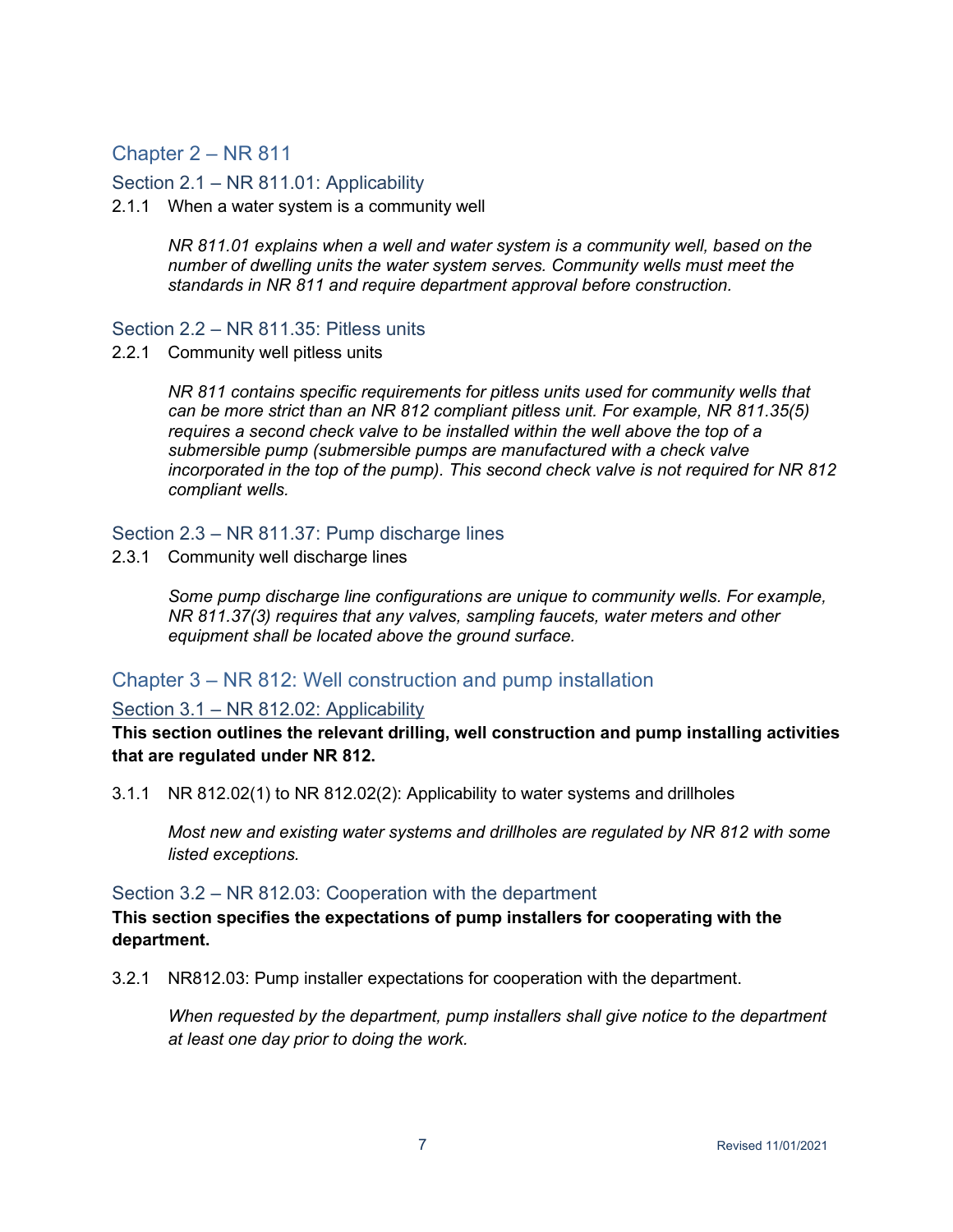# <span id="page-9-0"></span>Section 3.3 – NR 812.04: Contracts for noncomplying installations

**This section specifies that well and heat exchange drillers, pump installers and well constructors must ensure that their work complies with NR 812, and bring noncomplying features of wells or water systems into compliance, and/or notify the owner and the Department in writing of any known or apparent noncomplying features (even if no work was performed on them).**

3.3.1 NR 812.04(1) to NR 812.04(2): Ensure work is conforming and exceptions

*Licensed individuals must ensure that the construction and reconstruction of wells and water system conforms to NR 812 and may not agree to do noncomplying work and must inform the owner and the department in writing of any noncomplying features of the system that are apparent or known.*

# <span id="page-9-1"></span>Section 3.4 – NR 812.07: Definitions

**This section contains all the relevant definitions for terms used in NR 812.**

3.4.1 NR 812.07(1) to NR 812.01(127): Well and water systems definitions

*This section provides important definitions that are necessary to understand well construction and pump installation requirements and how requirements are administered by the department.*

# <span id="page-9-2"></span>Section 3.5 – NR 812.08: Water well, reservoir and spring location

**This section contains location requirements for wells reservoirs and spring developments, especially separation distances from contamination sources.**

3.5.1 NR 812.08(1) to NR 812.08(4) and Table A: Location requirements for water wells, reservoirs and spring developments

*A well must be located so that it and its surroundings can be kept in a sanitary condition, and the well is protected from surface water, flooding and as far away from contaminant sources as possible.*

*It is important to understand the definitions relating to floodplains (found in NR 812.07) and be able to determine restrictions and prohibitions of constructing wells in floodplains.*

*Minimum separation distances from contaminant sources can be found in Table A. Wells may not be constructed less than the minimum separation distance from a contaminant source.*

# <span id="page-9-3"></span>Section 3.6 – NR 812.09: Department approvals

**Certain well construction and pump installation activities require approvals. This section provides a framework for determining which activities require approvals and the procedures for obtaining them.**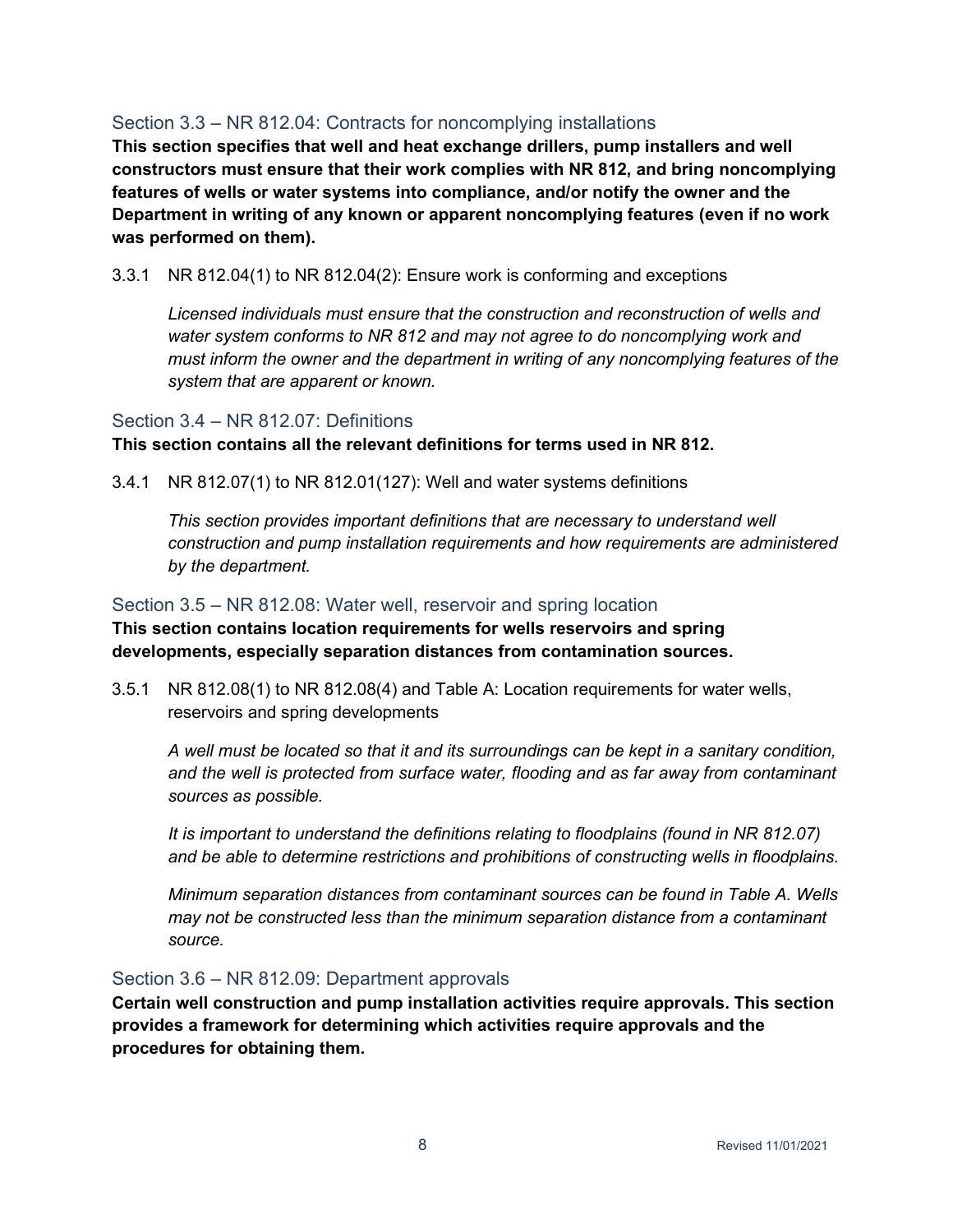#### 3.6.1 NR 812.09(4): Activities requiring department approvals

*Certain types of wells and drillholes require an approval by the department prior to construction. Examples include (but are not limited to) high capacity wells and wells constructed in a designated special well casing depth areas (SWCDA). Other approvals are required for water system features, such as well pits, spring development and a variance to a provision of NR 812.*

#### 3.6.2 NR 812.09(2) to NR 812.09(8): Application submission and approval

*A well driller or well constructor must obtain written approval from the department in advance for activities requiring approval and must also give advance notification prior to starting construction under any approval. Modification of any approval must also be obtained in writing prior to starting construction. Noncomplying construction may result in denial or rescinding of an approval.*

# <span id="page-10-0"></span>Section 3.7 – NR 812.091: Product and component approvals

**Certain products used to construct, develop, or treat a well or drillhole require prior approval from the department. This section provides an overview on Product and Component approvals and where to find the approved product and component lists.**

#### 3.7.1 812.091: General product and component approval information.

*Many products or components used to construct, develop, or treat a well or drillhole require department approval. 812.091 outlines the specific product categories requiring approvals, examples include well rehabilitation materials and grouting and sealing materials. The department may approve a product or component with additional conditions for use, which will be specified on the department-managed lists. The department may also prohibit the use of any product or component if there is evidence that the product poses a threat to groundwater. Additionally, there are situations in which an approval is not required by the department. These situations are specific to NSF/ANSI certified products and are dependent upon additional requirements as outlined in 812.091(3). The department maintains categorized lists of all approved products which can be found here: <https://dnr.wi.gov/topic/Wells/drillerPumpInstall.html>*

# <span id="page-10-1"></span>Section 3.8 – NR 812.15: Flowing wells

**This section provides requirements for wells constructed in areas where the hydraulic pressure of the aquifer would make the water flow out of the well or drillhole without needing to be pumped.**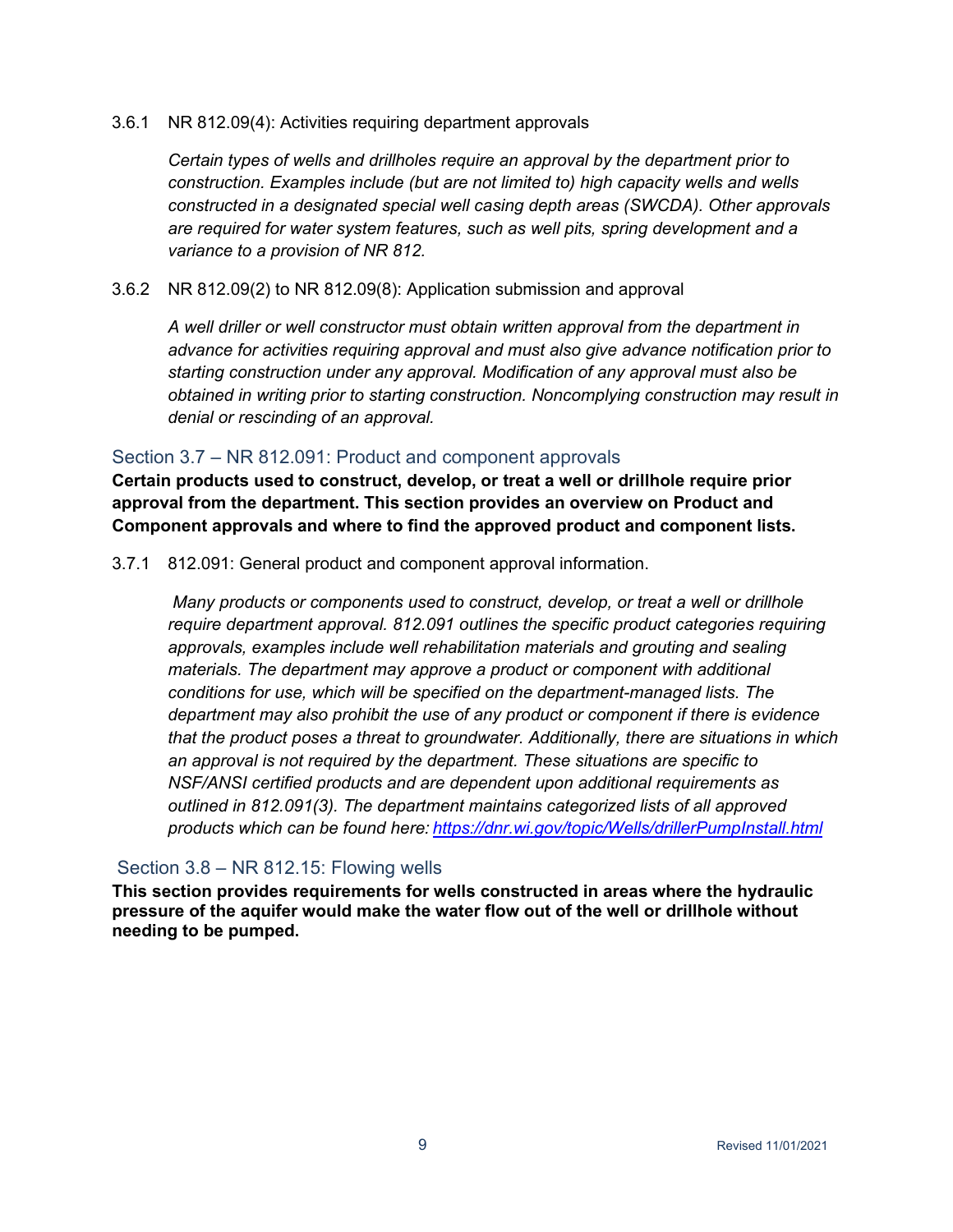#### 3.8.1 NR 812.15(1): Control of flow

*When constructing a flowing well, the well driller or well constructor must confine the flow to the interior of the casing. If flow is not contained to the interior of the casing using the planned construction methods the well driller or well constructor must notify the department and do one of the following:*

- *Reconstruct the well to contain the flow to the interior of the casing*
- *Reconstruct the well according to the requirements of NR 812.15(2) – (4)*
- *Fill and seal the well*

# <span id="page-11-0"></span>Section 3.9 – NR 812.23: Driven point wells

**In unconsolidated formations with shallow potable groundwater, driven point wells can be a less expensive alternative to a drilled well. This section describes the requirements for constructing a driven point well.**

3.9.1 NR 812.23(1) to NR 812.23(11): Requirements for construction of a driven point well.

*Location requirements, materials, final casing height, pump installation and construction of flowing wells for driven point wells follow the same requirements and sections as for drilled wells.*

*The minimum casing size for driven point wells is 1 ¼ inches. Minimum casing depth (not including the screen) may depend on static water level in addition to standard minimum casing depth.*

*Adequate and compliant protection of driven point wells from frost/freezing is important, and requirements can be found in this section.*

*Pulling out the well casing pipe and replacing the well screen is considered new construction and must meet all the requirements of new well construction in NR 812. Shallow starter drillholes may be constructed to facilitate driving pipe.*

# <span id="page-11-1"></span>Section 3.10 – NR 812.24: Dug type well design and construction

**Wells constructed by simply digging down to groundwater are increasingly rare. If approved, a dug well must meet specific requirements due to the increased risk for contamination.**

3.10.1 NR 812.24(1) to NR 812.24(3): Requirements for construction of a dug type well

*The requirements for constructing a dug well are very specific and can be found in this section. Due to the risks to drinking and groundwater associated with dug wells, the DNR discourages their construction.*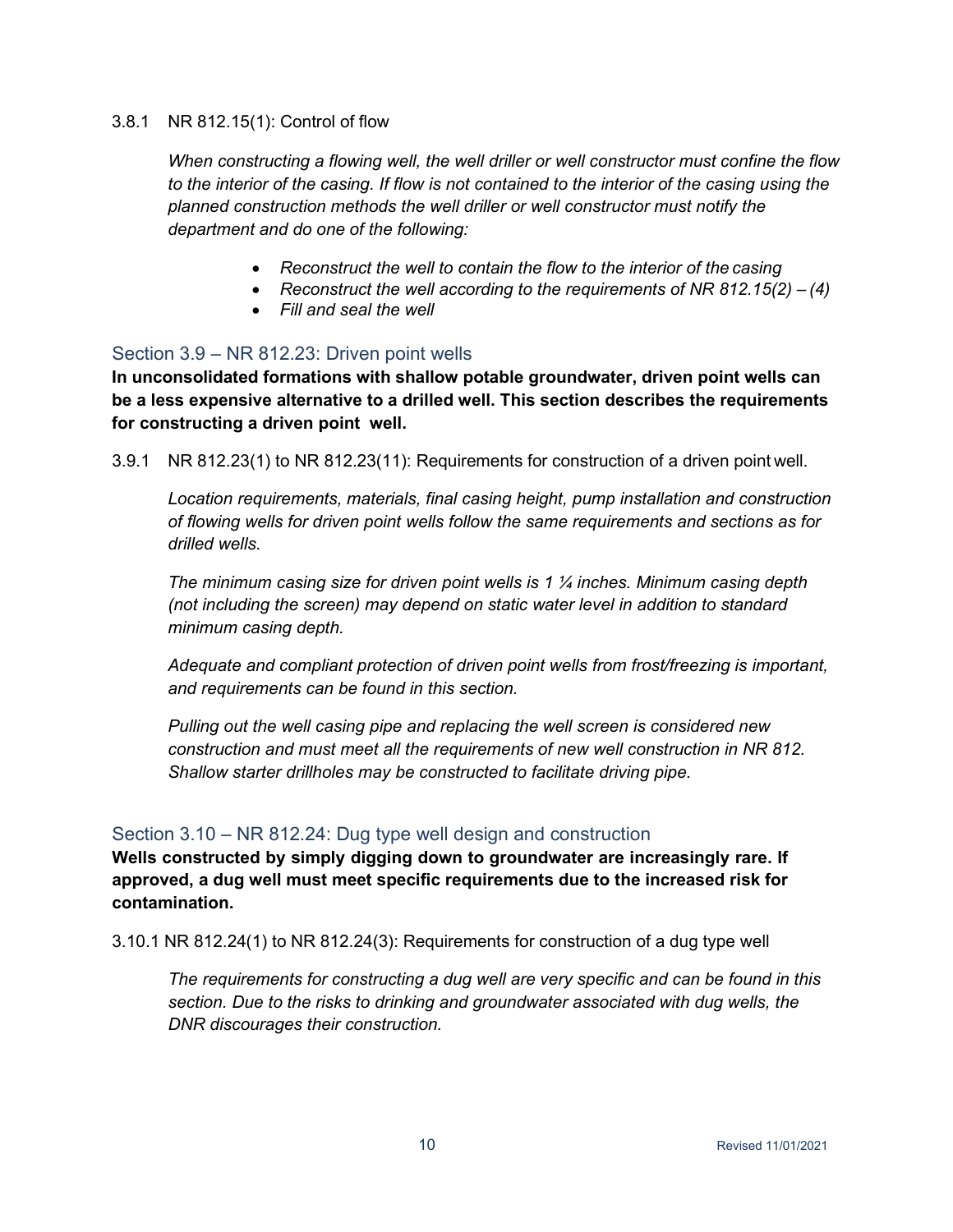# <span id="page-12-0"></span>Section 3.11 – NR 812.25 Springs

**Springs may also be developed as a potable water source, although the department discourages this practice. If approved, the spring must meet specific requirements.**

3.11.1 NR 812.25(1) to NR 812.25(3): The use of a spring as a source of potable water.

*Placement or driving of a casing pipe into an undeveloped spring accessible to the public is not allowed.*

*The department discourages the use of springs as a source of potable water due to wide fluctuations in water quality and susceptibility to contamination.*

*Obtaining approval for using a spring as a source of potable water shall follow the specific location, construction and water quality requirements in this section.*

# <span id="page-12-1"></span>Section 3.12 – NR 812.26: Well and drillhole filling and sealing

**Filling and sealing is sometimes referred to as "abandonment." When a well is no longer being used, is contaminated, cannot be rehabilitated or reconstructed, or is otherwise noncompliant, it must be filled and sealed to prevent it from becoming a possible risk to human health and groundwater.**

3.12.1 NR 812.26(1) to NR 812.26(4): Well and drillhole filling and sealing

*Filling and sealing of wells may be performed only by a licensed well driller or pump installer, and heat exchange drillholes may only be sealed by a licensed heat exchange driller with only a few specific exceptions.*

*This portion of the code explains the situations in which well sealing is required. There are certain situations which require the well owner to hire a licensed individual to fill and seal a well. An example is a well which is not being used. For most well types, a well that has not been used for any water supply purpose for more than 90 days must be filled and sealed. Seasonal or high capacity irrigation wells must be filled and sealed if they have not been used for more than 3 consecutive years. This portion of code also outlines the situations in which the department may require a well to be filled and sealed and the specific responsibilities of the pump installer when they receive notice from the department to fill and seal a well.*

3.12.2 NR 812.26(5) to NR 812.26(6): General requirements for filling and sealing wellsand drillholes

*Obstructions must be removed prior to filling and sealing. Sodium bentonite drilling mud may be circulated prior to filling and sealing in fractured or highly permeable formations. Filling and sealing material for any well or drillhole larger than 3 inches in diameter must be placed through a tremie pipe or dump bailer except when bentonite chips or bentonite pellets are used.*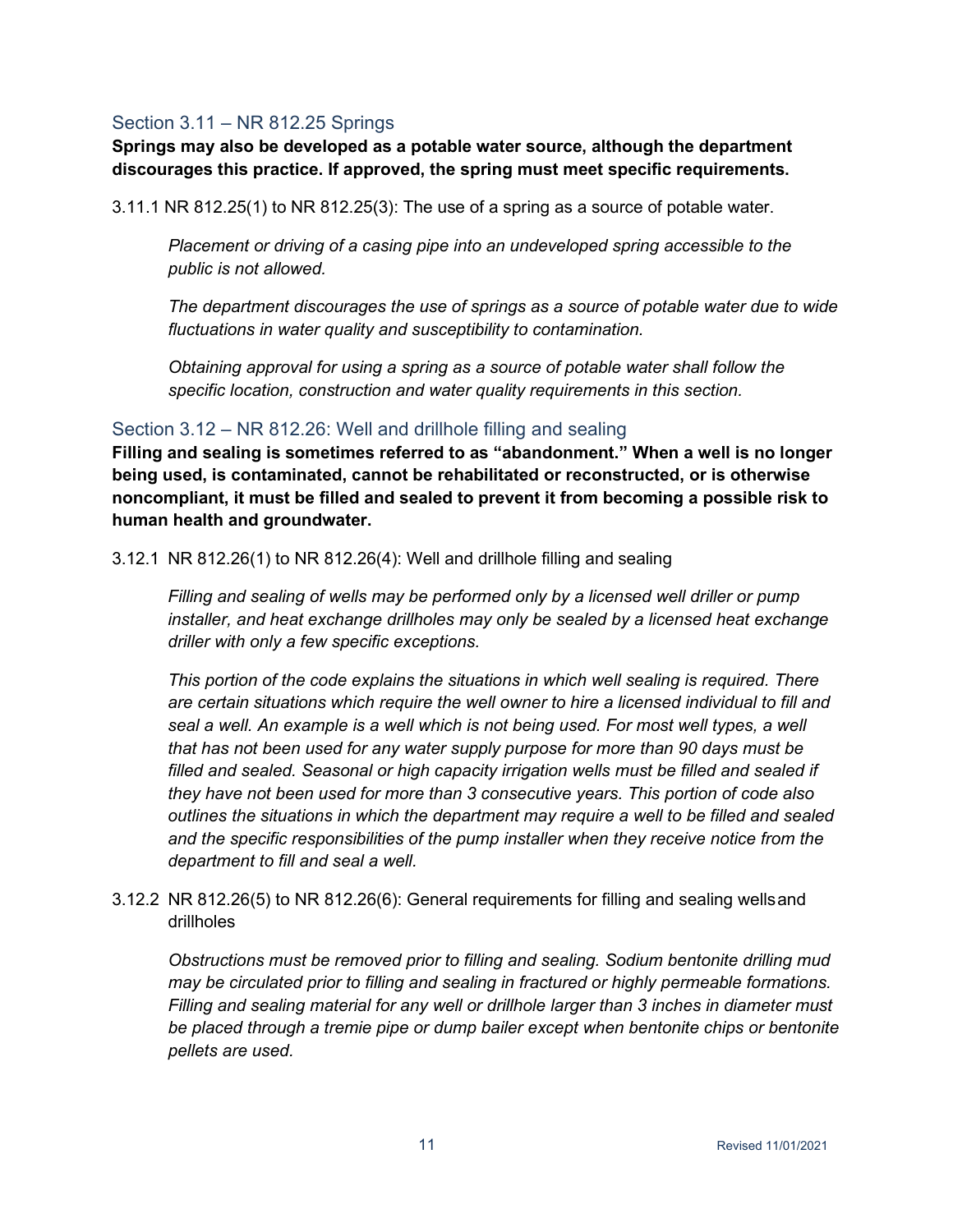*Liners with ungrouted annular spaces that cannot be removed must be perforated or ripped in place prior to filling and sealing according to requirements in this section.*

*In certain cases, the well casing may be removed and reused. Pits may be filled and sealed with clean native soil after all the equipment has been removed and the pit floor and at least one wall perforated or removed.*

*Neat cement, sand-cement, concrete, bentonite chips, bentonite pellets, drilling mud and cuttings and chlorinated pea gravel may be used in specific cases, and subject to certain restrictions specified in this section.*

*Wells and drillholes must be filled from the bottom up with a tremie pipe except where use of a tremie pipe is specifically exempted. Allowable filling and sealing materials are dependent on either well or drillhole is being sealed, diameter, and formation.*

3.12.3 NR 812.26(7): Filling and Sealing Reports

*Filling and sealing reports must be filed with the department electronically by the person performing the filling and sealing work.*

#### <span id="page-13-0"></span>Section 3.13 – NR 812.27: Pump installer requirements

**This section describes requirements of pump installers. It includes licensing, disinfection and water sample collection, analysis and reporting requirements as well as other key requirements.**

3.13.1 Pump installer Requirements

*NR 812.27 describes twelve general requirements that pump installers are expected to meet.*

<span id="page-13-1"></span>Section 3.14 – NR 812.28: Pump installation equipment and supply pipe 3.14.1 Equipment and Supply Pipe

*This section describes the department approval requirement and standards to be met for pipe used for drop-pipe and discharge lines.*

# <span id="page-13-2"></span>Section 3.15 – NR 812.29: Height of finished well

3.15.1 Finished Well Heights

*Well casing height requirements are defined in this section. The height requirement depends on when the well was installed and where the well is located. Some of the alternative locations with different height requirements include; outdoors, in a driveway, in a pit or alcove, in a walkout basement, in a floodplain or in a pump house.*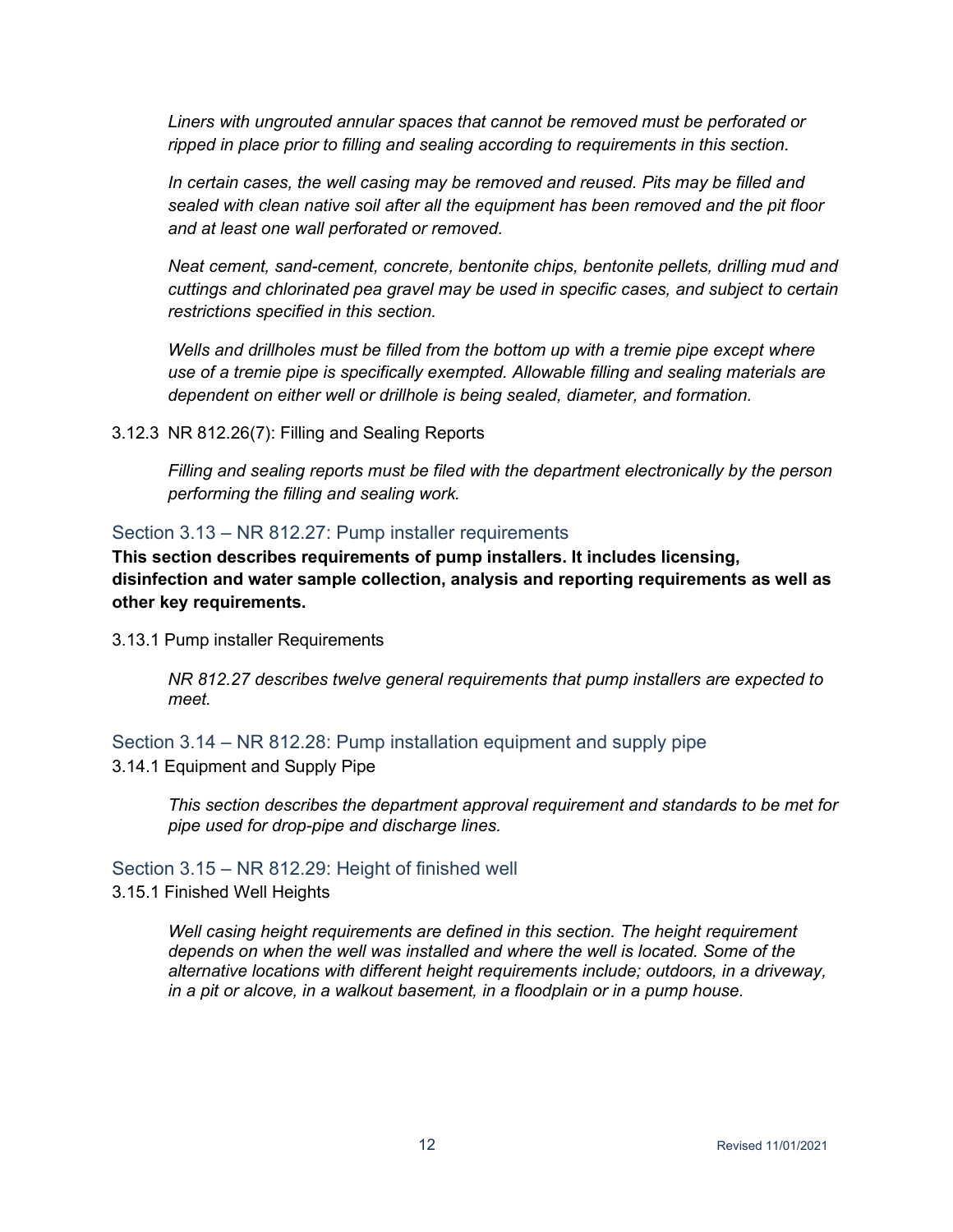#### <span id="page-14-0"></span>Section 3.16 – NR 812.30: Vermin-proof well caps and seals

3.16.1 Requirements for well caps, seals and the conduit that encloses electrical wiring.

*Well caps must be approved under NR 812.091 and meet the requirements of this section for seal, venting, conduit, as well as requirements for preparing the top of the casing for the cap. The details of seal types, well vents, hold-down devices, materials used, and installation of electrical conduit are discussed.*

#### <span id="page-14-1"></span>Section 3.17 – NR 812.31: Pitless adapters and pitless units

3.17.1 Pitless adapters and pitless units

*This section describes the approval requirement, where different pitless adapter types are used and the specific requirements for steel and thermoplastic pipe installations.*

#### <span id="page-14-2"></span>Section 3.18 – NR 812.32: Pumps

3.18.1 Pump Installation

*Both general and specific requirements for installing pumps are provided in this section. There are specific requirements for off-set pumps, what level in the well the pump intake should be set at, buried discharge lines, shallow and deep suction pumps and lineshaft turbine pumps*.

#### <span id="page-14-3"></span>Section 3.19 – NR 812.33: Water storage vessels

3.19.1 Water Storage Vessels

*Requirements for both pressurized and nonpressurized storage vessels are described in this section. The requirements for pressurized tanks are further subdivided into tanks with capacities greater than 500 and greater than 1000-gallon capacities. A nonpressurized storage vessel may not be installed without prior approval from the department under s. NR 812.09.*

#### <span id="page-14-4"></span>Section 3.20 – NR 812.34: Sample faucets

#### 3.20.1 Sample faucets

*Sample faucet installation requirements are covered in this section. This includes both where to install the faucet within the water system and the configuration of the faucet itself.*

#### <span id="page-14-5"></span>Section 3.21 – NR 812.35: Yard hydrants

#### 3.21.1 Yard hydrants

*This section describes where to install a yard hydrant within the water supply system and provides the requirements for a yard hydrant. Yard hydrants and backflow prevention devices are also regulated under plumbing code. Yard hydrants installed downstream of the pressure tank are regulated under the plumbing code. When installing yard hydrants and backflow prevention devices, also refer to the appropriate plumbing codes. All alcoves are pits. Valve pits are exempt from this section.*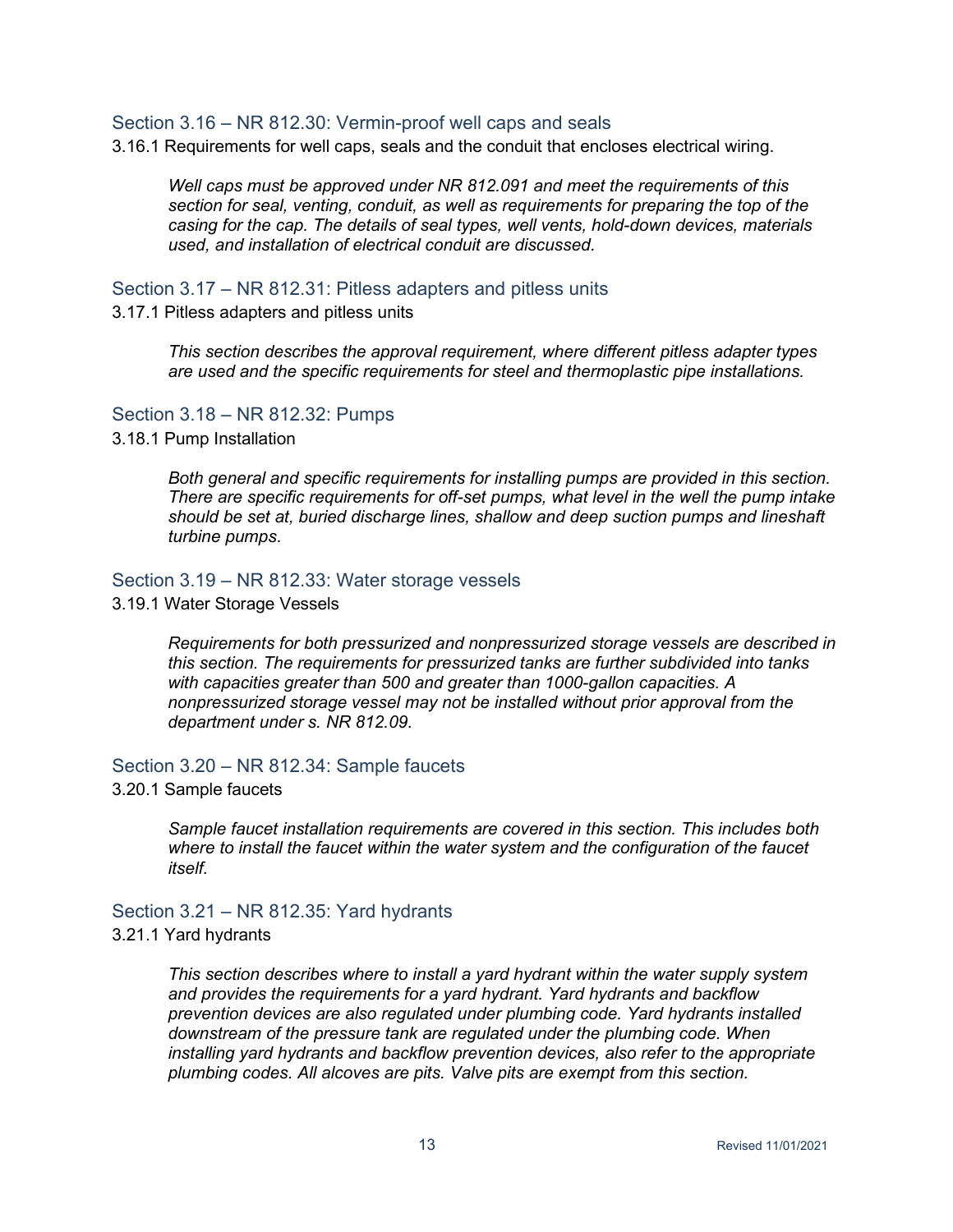# <span id="page-15-0"></span>Section 3.22 – NR 812.36: Pits 3.22.1 Pits

*New well pits require approval under NR 812.09 prior to construction. This section describes the requirements for new well pits including conventional, alcoves and driveway ramps.*

<span id="page-15-1"></span>Section 3.23 – NR 812.37: Water treatment

#### 3.23.1 Water treatment

*This section describes the requirements for the treatment of potable private and noncommunity wells and water systems. It covers water treatment devices, but not disinfection or acidification which may be considered water treatment processes. General standards such as the requirement that treatment devices have plumbing product approval in accordance with chs, SPS 382 and 384, a coliform free water supply must be present prior to treatment unless the department determines a coliform free water source is not available, requirements about how the equipment is installed and who can install it and specific technical requirements about the installation of treatment devices are covered in this section.*

<span id="page-15-2"></span>Section 3.24 – NR 812.38: Injection of fertilizers or pesticides for agricultural purposes 3.24.1 Injection of Fertilizers or Pesticides for Agricultural Purposes

*The injection of fertilizers or pesticides into a potable well or water system is prohibited. This section describes the injection of fertilizers and pesticides into nonpotable wells and water systems.*

<span id="page-15-3"></span>Section 3.25 – NR 812.39: High capacity well water and water usage measurement 3.25.1 High capacity well water and water usage measurement

*The department may require measuring and recording of water levels and/or total water usage for the operation of a high capacity well or water system. This section describes the requirements for installing the equipment to measure water levels and water usage.*

#### <span id="page-15-4"></span>Section 3.26 – NR 812.40: Above ground pumphouses

3.26.1 Above ground pumphouses

*This section describes the minimum features required to construct a pump house.*

#### <span id="page-15-5"></span>Section 3.27 – NR 812.41: Disinfection flushing and sampling

3.27.1 Disinfection flushing and sampling

*When a well is entered to install, replace or repair equipment, the well must be disinfected. This section describes how to prepare, distribute and flush the disinfectant. Requirements for water sample collection, analysis and reporting following disinfection and flushing are also explained.*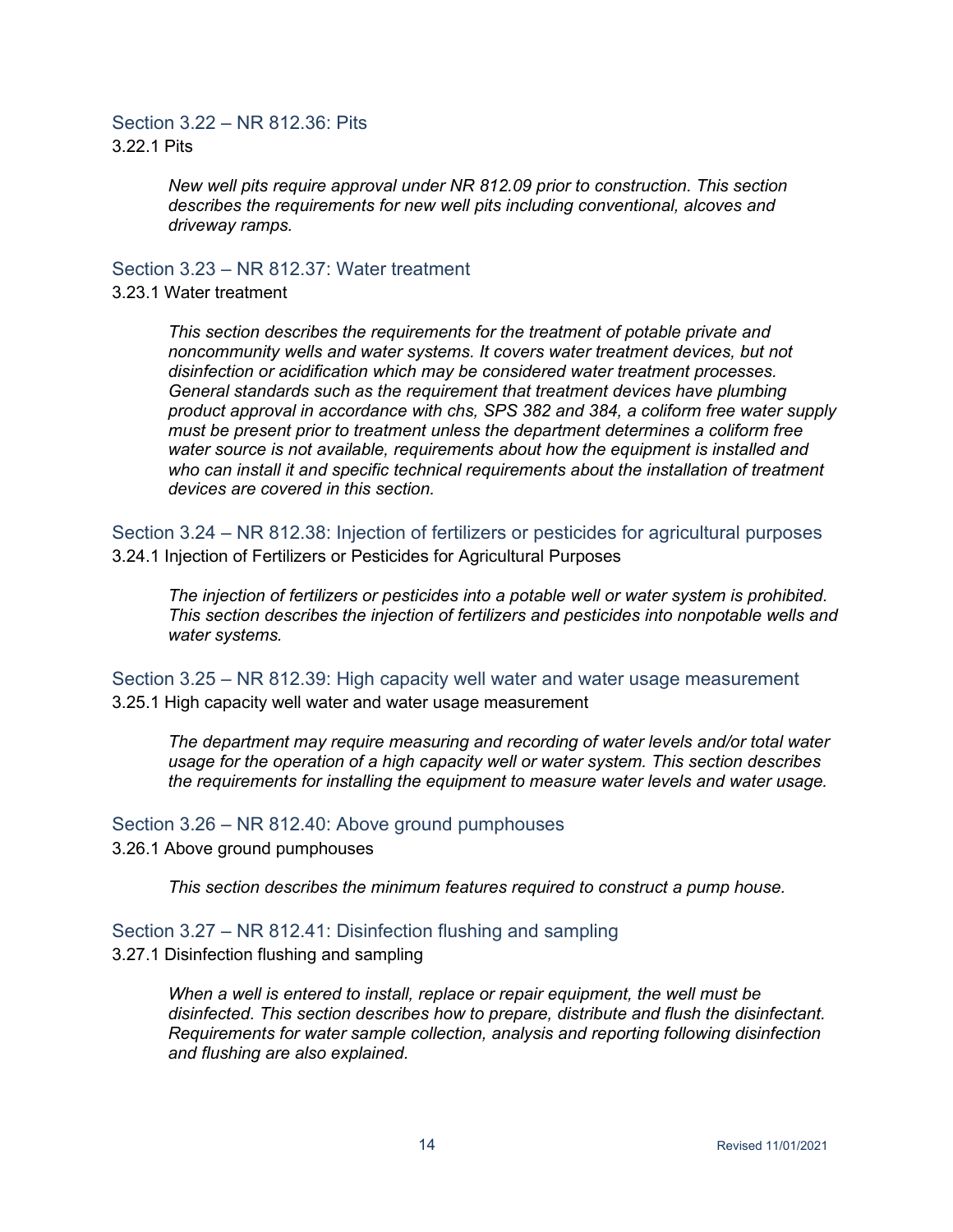# <span id="page-16-0"></span>Section 3.28 – NR 812.42: Criteria for evaluation

**NR 812.42 describes the specific requirements for evaluating existing wells for compliance. Construction details, construction date, water quality, discharge piping arrangement, and sanitary condition determine compliance.**

#### 3.28.1 NR 812.42(1): Location and well construction

*A complying location depends on the requirements at the time of construction. Table E organizes separation distance requirements based on the date of installation. Well construction details also depend upon the date of construction. Other construction details include the casing depth and the requirements based on geology and the material, condition, and thickness of the well casing.*

3.28.2 NR 812.42(1): Water quality

*Existing wells need to meet water quality standards for bacteria and other regulated contaminants. The department may require water system upgrades or filling and sealing of wells that do not meet water quality standards.*

3.28.3 NR 812.42(2) through (3) & NR 812.42(9): Pits and alcoves and basement wells

*This section describes the difference between an alcove, a pit, and a valve pit. It also describes the difference between basements, crawl spaces, and walkout basements. Existing wells in pits and alcoves and basements and walkout basements have different sets of requirements depending on the construction and installation date. Requirements specific to evaluating pre 1953 wells installed in a pit, alcove, basement, or walkout basement can be found in this section. These requirements are related to construction materials, sanitary condition, drainage, access, potential for flooding, and more. Newer pits and alcoves are subject to strict requirements as described in NR 812.36(2). This section also describes the requirements for filling and sealing noncomplying pits and alcoves. Basement wells (other than walkout basement wells) could not be installed after April 1, 1953.*

3.28.4 NR 812.42(4): Reservoirs

*This section goes into detail on determining compliance of existing reservoirs. Compliance depends on construction materials, access, sanitary condition and more. There are different requirements based on whether the discharge is pressurized or not. Requirements for abandonment of reservoirs are also specified in this section.*

# 3.28.5 NR 812.42(5): Dug wells

*Dug wells are more susceptible to contamination. The department discourages the use of dug wells. This section describes the requirements for allowing the continued operation of dug wells. Compliance depends on curbing material, depth, cover specifications, and equipment placement.*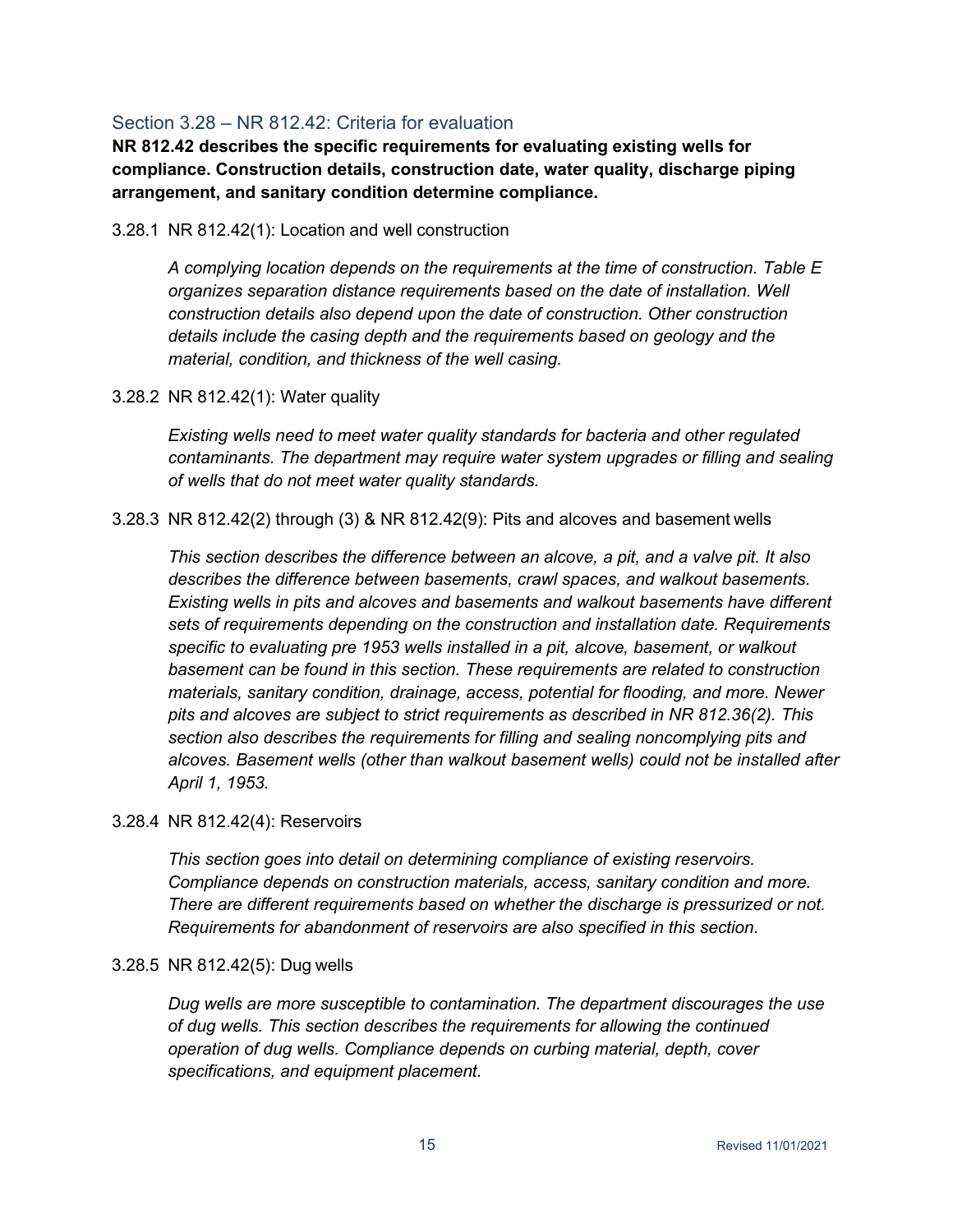3.28.6 NR 812.42(6): Pump and discharge piping evaluation

*Pre-February 1, 1991 pump installations are subject to the evaluation criteria described in this section. The requirements will differ depending on type of well and how many*  families are served by the well. Criteria that need to be evaluated to determine *compliance include pressurized and nonpressurized conduits, pitless units and adapters, check valve placement, pump type, and discharge location.*

3.28.7 NR 812.42(7) & NR 812.42(8): Casing height, existing well caps and seals

*Required casing height is determined by factors such as the date of construction and the location of the well (pit/alcove, flood plain, pump room, basement, etc.). Well caps and seals need to be replaced under certain situations.*

3.28.8 NR 812.42(9) & NR 812.42(10): Wells in basements, walkout basements anddriveway ramps.

*Requirements for wells in basements and walkout basements and specifications for compliant driveway ramps are presented in this section.*

3.28.9 NR 812.42(11) through (12): Work on existing installations, reconstruction, and casing height extensions

*These sections describe the requirements for reconstruction or extending the casing on existing wells. The casing may only be extended out of a pit or alcove if the casing depth meets the requirements at the time of construction. When working on existing installations; noncomplying well caps, sample faucets, and casing height all need to be considered and potentially brought into compliance depending on the extent of the work being completed, rather than just noting the noncompliance. Reconstruction (deepening, lining, screen replacement) may only be completed if the well meets current code requirements. Additionally, sample faucets must be installed when completing specific types of work.*

# <span id="page-17-0"></span>Section 3.29 - NR 812.43: Variances

**When strict compliance with the requirements of NR812 are not feasible, a variance can be requested. This section goes into detail on the requirements that must be met by both the applicant and the Department.**

3.29.1 NR 812.43(1): Responsibilities of the applicant

*The applicant must clearly show why compliance with the code is not feasible. Additionally, this section lays out specific pieces of information needed with the variance request for the department to complete a review. The variance request must be signed by either the owner or an agent of the owner. Additionally, the variance request must be submitted in writing, though a verbal request may be acceptable in situations requiring an immediate response as determined by the department.*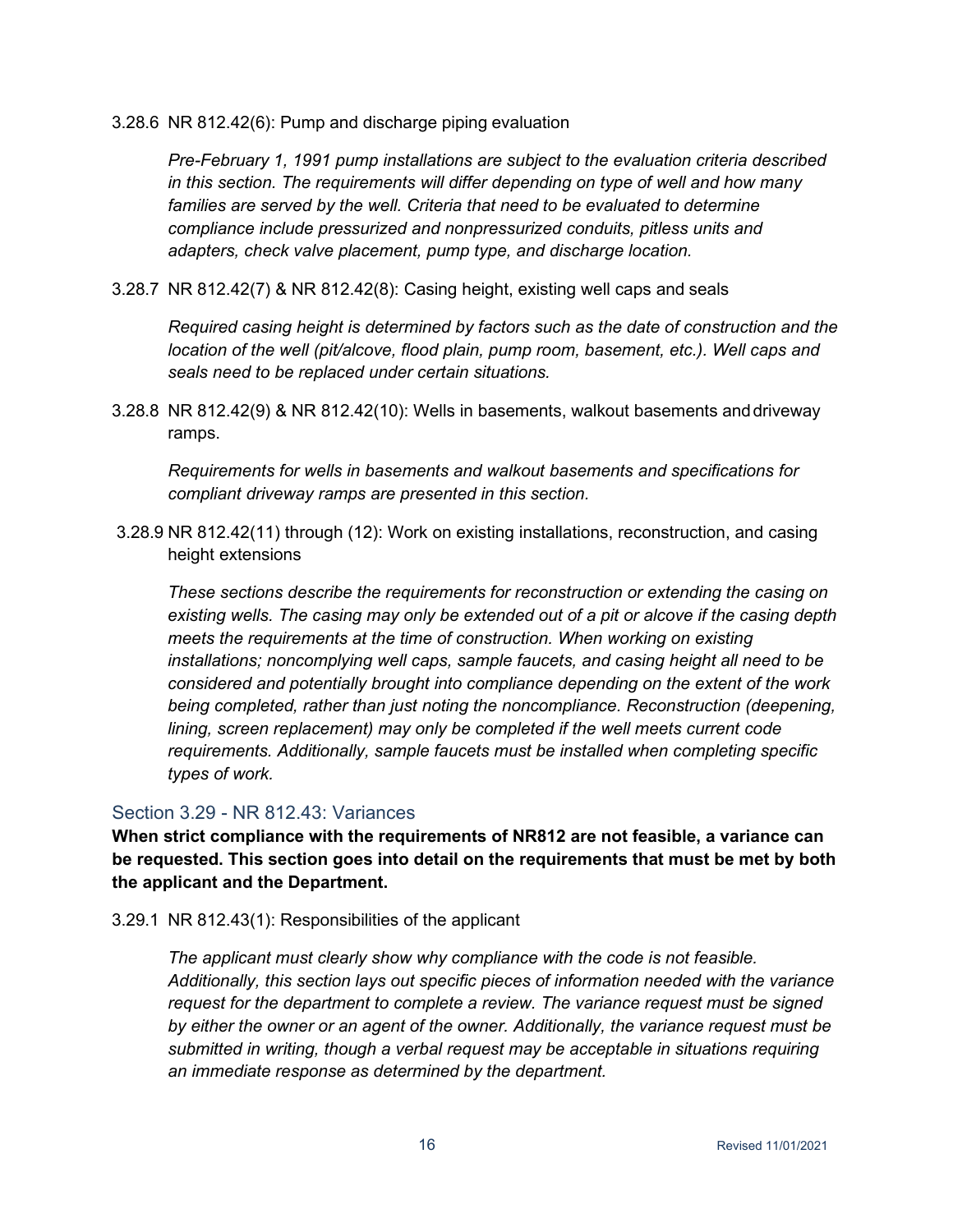3.29.2 NR 812.43(1): Responsibilities and authority of the department

*The department may grant a variance if the department determines the variance is justified. To determine this, the department has the authority to require additional information. The department may also require additional construction requirements or installation features as a condition of a variance approval to protect the well from contamination and to preserve the aquifer.*

3.29.3 NR 812.43(1) (a) and (b): Landfill variances

*Landfill variances may be requested by either the well owner or landfill owner, and both parties may appeal the variance approval. Landfill variances may be approved under the concept of comparable protection, which may be provided through additional construction and installation requirements. Additionally, the department is required to notify the owner of the landfill if the variance is approved.*

3.29.4 NR 812.43(2): Variances in special well casing depth areas

*A variance to the casing depth requirement may be granted in these areas if the well constructor can prove that the water quantity or quality is not sufficient below the required casing depth. The department may require additional conditions.*

# <span id="page-18-0"></span>Section 3.30 – NR 812.44: Property transfer well inspections

**The buyer or seller of property with a private well may be interested in the condition of the well and the quality of water used for drinking. If an inspection is requested as part of a real estate transaction, there are requirements that apply.**

3.30.1 NR 812.44 Scope and applicability

*Well inspections at the time of property transfer are not required by law. However, NR 146.11 and this section of NR 812 list requirements that apply if inspection of a well and pressure system is requested.*

3.30.2 NR 812.44(1) Licensing requirements

*NR 812.44(1) and NR 146.11 provide information on who can inspect a well at time of a property transfer and what they may report regarding the well and its pressure system. Specific inspection tasks that require a license are listed.*

3.30.3 NR 812.44(2) through (4) Well pressure system inspection requirements

*NR 812.44 subsections 2 thru 4 list inspection requirements pertaining to equipment, report forms and sample collection, analysis and reporting, and who shall receive the inspection report. Guidance is provided on what may accompany the required forms. Sample collection, analysis and reporting requirements are listed NR 812.46.*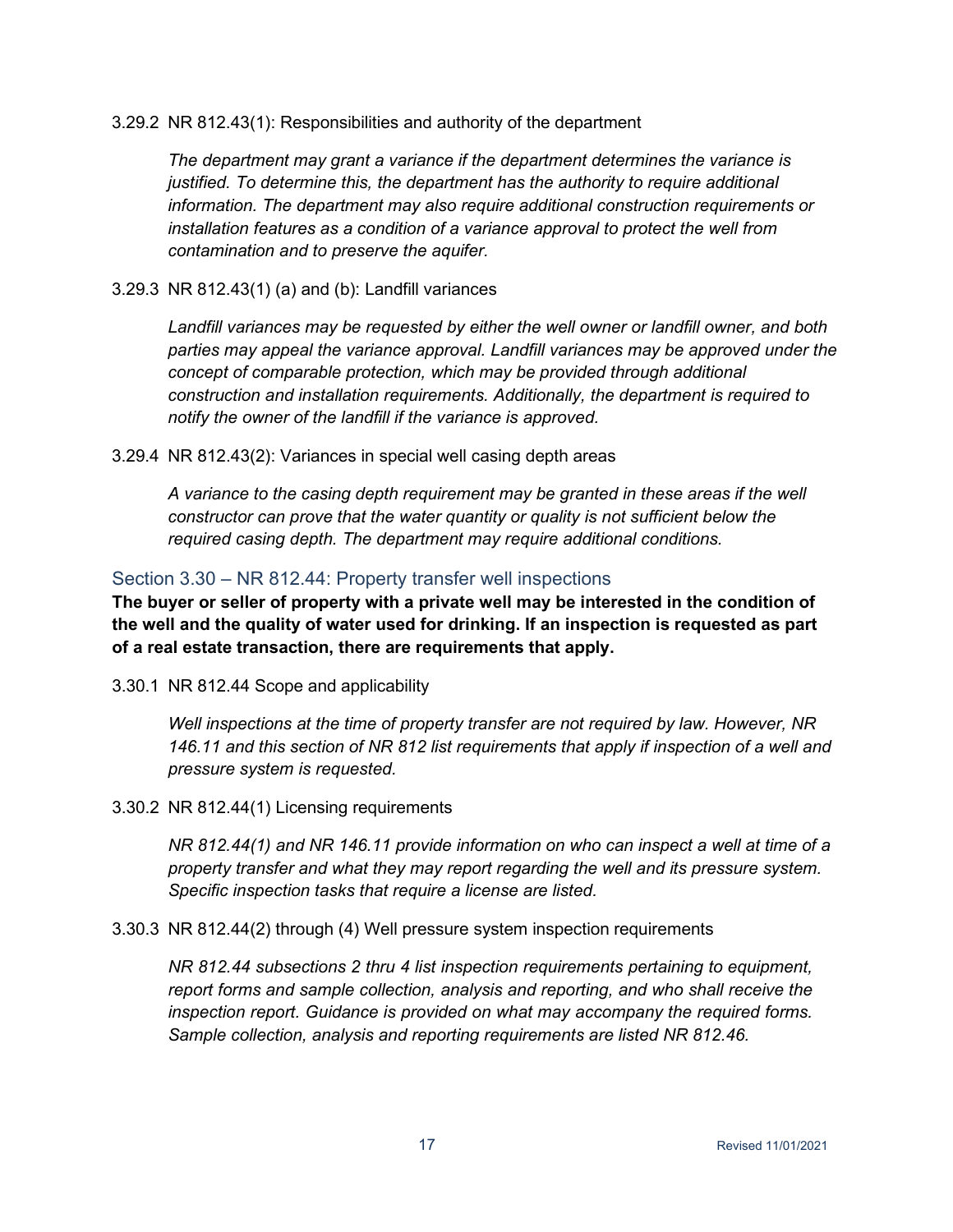3.30.4 NR 812.44(5) Well and pressure system evaluation criteria

*NR 812.44(5) lists features that are to be inspected for property transfer well inspections. There are specific requirements that may apply depending on when the well was constructed and how it was used. A property transfer well inspection is a visual inspection that evaluates the listed criteria. When there are indications of potential violations, the inspector may identify the need for a more comprehensive search or additional research. This section lists examples of potential violations. All wells and pressure systems on a property are to be inspected when a property transfer well inspection is conducted.*

# <span id="page-19-0"></span>Section  $3.31 - NR 812 45$ : Citations

**The use of citations is described in NR 812.45. Citations may be issued by the department for certain violations of NR 812. This section describes the process for issuing citations, and the violations that are subject to their issuance.**

3.31.1 NR 812.45(1) to NR 812.45(3): Issuance of citations for noncompliance

*Prior to issuing citations for noncompliance, the department must issue a written warning describing the violation and schedule an enforcement conference. Citations may be issued if the alleged violator declines or fails to attend the enforcement conference. Citations may be issued for violations of license and registration requirements, sampling and reporting requirements, noncomplying systems installed before February 1, 1991, and well or drillhole filling and sealing requirements.*

# <span id="page-19-1"></span>Section 3.32 – NR 812.46: Water sampling, analysis and reporting requirements

**NR 812.46 summarizes water sampling, analysis and reporting requirements. It is important to know what circumstances require a water sample to be collected and the proper procedures for collecting a water sample and documenting the test results. Repeatedly failing to take water samples when they are required can result in receiving a citation and creates a risk to human health and groundwater.**

3.32.1 NR 812.46: Water sampling, analysis and reporting requirements

*This section identifies when a pump installer is required to collect water samples for various activities regulated in NR 812. The section includes details on where to collect water samples, what contaminants to test for, sample collection and handling practices, which laboratories are allowed to do testing, and the pump installer's responsibility to provide the test results to the well owner. The section explains when a pump installer can delegate the sample collection responsibility to someone else and indicates that collection of property transfer inspection water samples cannot be delegated. The section includes a list of laboratory responsibilities and explains the specific instances where water sample test results cannot be used for more than one purpose.*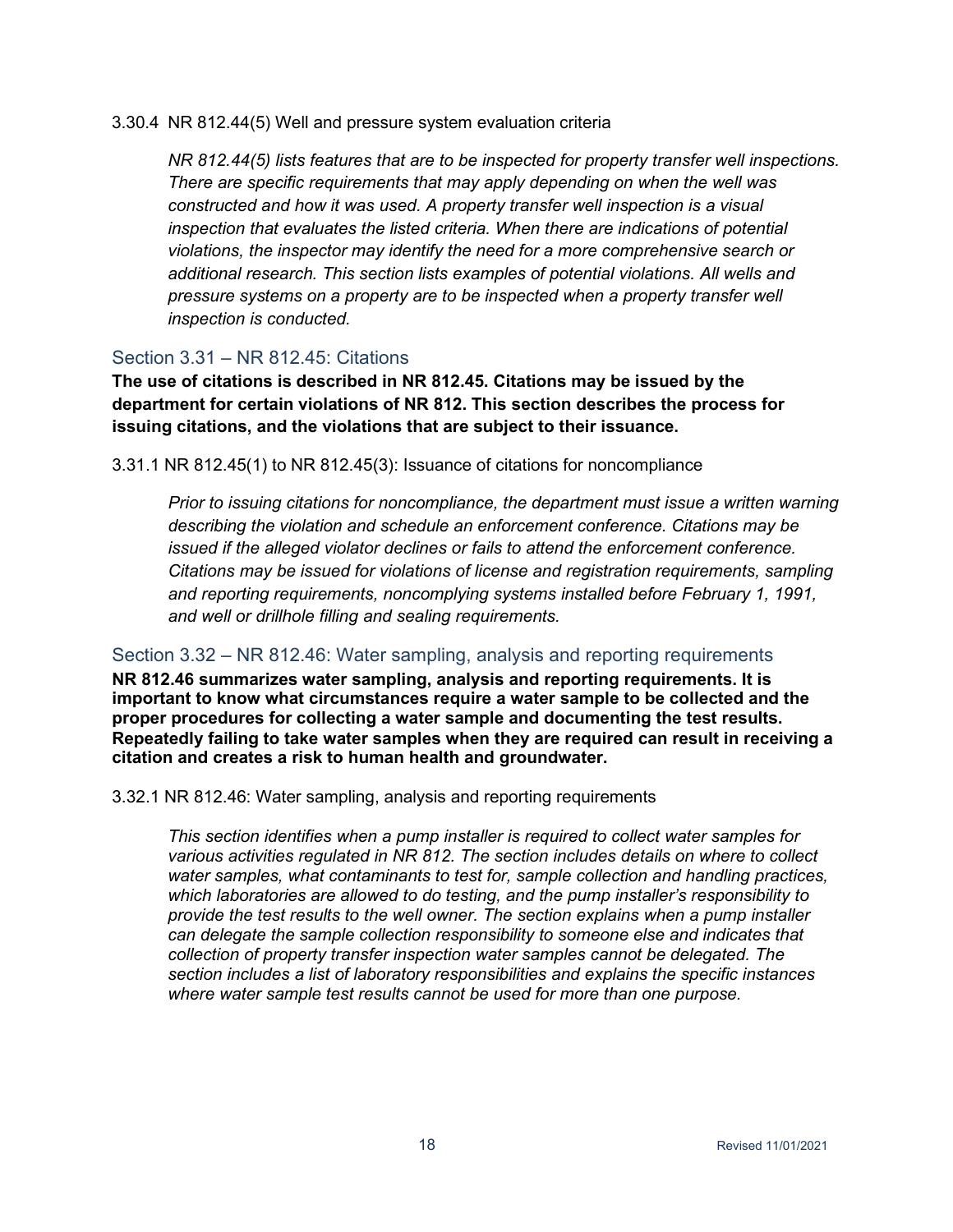# <span id="page-20-0"></span>Part 2: General Knowledge

<span id="page-20-2"></span><span id="page-20-1"></span>Chapter 4.0 - Hydrogeology Section 4.1 - Aquifers 4.1.1 Four aquifer types in Wisconsin

*An aquifer is a water bearing geologic formation. The water resides in the pore space between grains in sand and gravel and sandstone formations and in the fractures of granite and dolomite formations. Wisconsin is home to four main aquifers. [https://wgnhs.wisc.edu/water](https://wgnhs.wisc.edu/water-environment/wisconsin-aquifers/)[environment/wisconsin-aquifers/](https://wgnhs.wisc.edu/water-environment/wisconsin-aquifers/)*

- *1. Sand and Gravel- The sand and gravel aquifers of Wisconsin were formed mainly from glacial outwash. They are not uniform throughout the state, but they can be found in nearly all the Wisconsin counties, especially in river valleys.*
- *2. Eastern dolomite aquifer- This aquifer is on the eastern side of the state and is formed of the upper most and youngest dolomite rocks in the state. It is also known as the Silurian aquifer or the Niagaran aquifer. This aquifer extends from Door county in the north all the way to the Illinois/Wisconsin state line.*
- *3. Sandstone and dolomite: This aquifer is also known as the Cambrian aquifer or the Cambrian-Ordovician aquifer. This aquifer underlies the sand and gravel and Silurian aquifers described above. This aquifer is made up of both sandstone and dolomite and is the target formation for most municipal wells throughout the state. This aquifer is absent in the north-central part of the state.*
- *4. Crystalline Bedrock- This aquifer is also known as the Precambrian aquifer. This formation underlies the entire state, though it is only used as anaquifer in the northern part of the state where it is sometimes the only available aquifer. This aquifer is comprised of the oldest rock and Wisconsin and is comprised of igneous and metamorphic rocks. It is typically low yielding as the rocks are fine grained and less fractured than dolomite aquifers. Sometime hydrofracturing is necessary to enlarge the fractures enough to produce enough water.*

# 4.1.2 - Specific capacity and well yield

*Specific capacity is a required field on the well construction reports. Specific capacity is the quantity of water a well can produce per unit of drawdown. It gives a general idea of how much water a well can produce. To calculate specific capacity, the yield (gpm) will be divided by the drawdown (in feet). For example, a well is pumping at 10 gallons per minute and has a drawdown of 20 feet during a pump test. The specific capacity of this well would be 0.5 gpm/ft. Specific capacity can be calculated regardless of the duration of the pump test, but a longer pump test will provide more accurate results. A pump test should run long enough for the draw down to reach steady-state conditions (a point at which drawdown stabilizes).*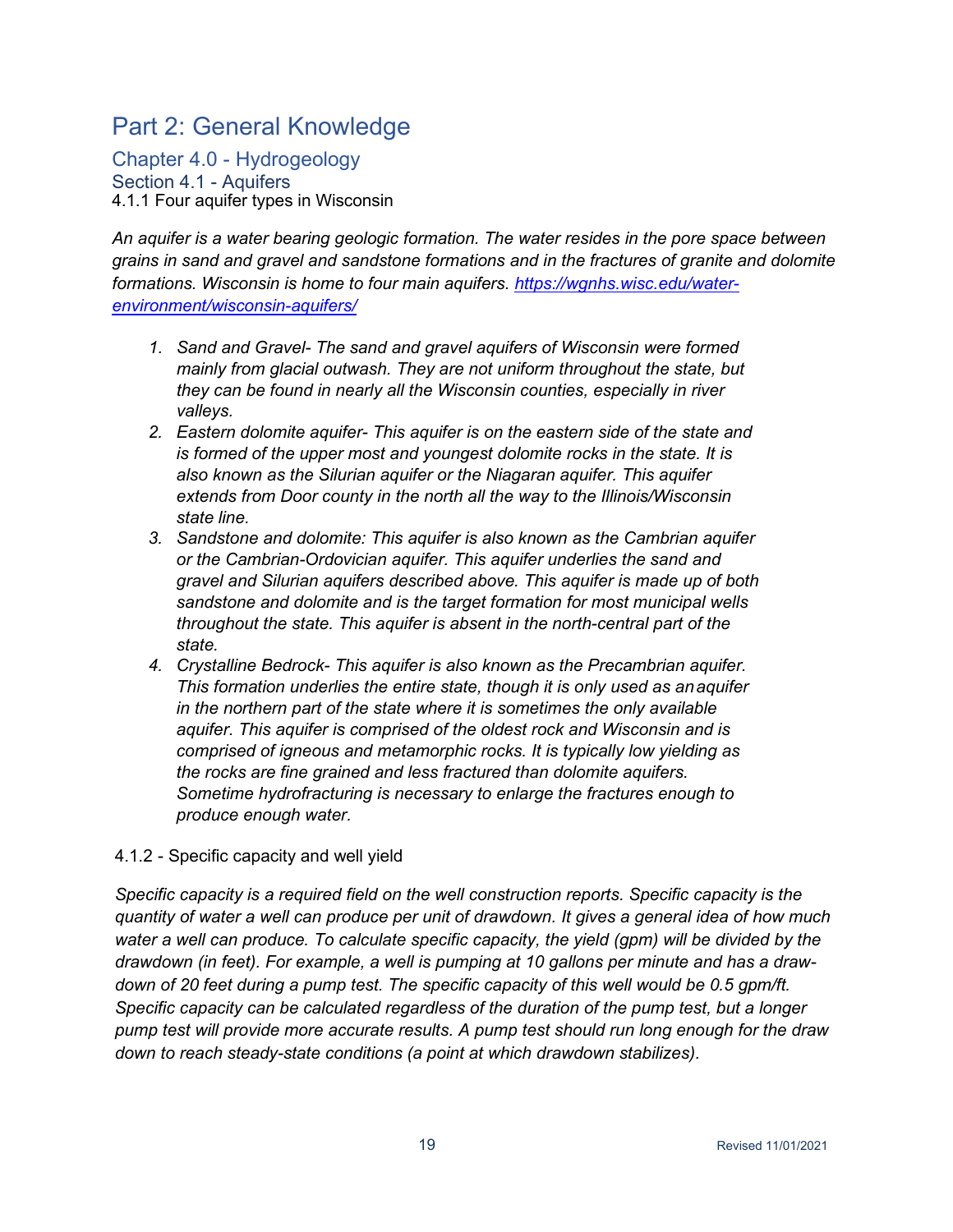# <span id="page-21-0"></span>Chapter 5.0 – Disinfection

#### <span id="page-21-1"></span>Section 5.1 – Disinfection

#### 5.1.1 - Disinfection

*New wells and wells that produce bacteriologically unsafe water should be disinfected. Disinfection is usually performed using a chlorine solution to kill any bacteria in the well and system. Mechanical methods may also be required to ensure the well is adequately disinfected.*

*For severe bacterial infestations perhaps involving a biofilm, like an iron or sulfate reducing bacterial slime, more aggressive approaches may be necessary. These approaches include a more concentrated chlorine solution, measures to control the pH of the solution, or the addition of salt (NaCl) or other department approved products. Sometimes it is also necessary to revert to physical rehabilitation methods such as scrubbing the inside of the well with a brush or using a surge block to help remove slime or mineral buildup that can harbor the bacteria.*

#### <span id="page-21-2"></span>Section 5.2 - Sanitary condition

#### 5.2.1 Definition and common use

*All well work is to be done in a manner that prevents the introduction of contamination into the well or water supply system. This is the generally understood use of the phrase "sanitary condition". Sanitary condition is a term that is also formally described in NR 812.07(93). This phrase is referred to often in NR 812. The definition in code is; construction that protects a water source from surface contamination and the area surrounding the water source are free of debris and filth and the water source must not be subject to flooding. Both the general and the code definition are standard practice for pump installation activities. An example of an unsanitary condition is a pumphouse that contains rodent droppings and nesting debris. Another is dirt picked up on a well pump and riser pipe caused by lying the components directly on the ground prior to installing them in the well. An example of a sanitary alternative to lying the pump and riser pipe directly on the ground is to lie down plastic sheeting to prevent collecting dirt on the pump/riser pipe assembly. An example of a sanitary pumphouse is one that has no storage items, is painted with a washable surface paint in clean condition and has watertight crack -free clean flooring. Develop work practices that promote a sanitary condition in your daily work.*

#### <span id="page-21-3"></span>Section 5.3 - Actions to address bacteria-positive water test results

5.3.1 Mechanical scrubbing, acidification and purging of Wells

*Many factors can contribute to an unsuccessful attempt to disinfect a well or water system. One factor is the presence of sludge, mineral incrustations and other material building up in a well. When an initial attempt at disinfection results in a bacteria-positive water test, consider removing debris from the well by removing the pump and mechanically scrubbing or acid-treating the pump, riser pipe, electric lines, well interior and any other interior components. Remove all freed materials settled in the well bottom by bailing or air-purging the well. Do another disinfection and purge cycle once the scrubbing, acidification and bailing or air-purging processes are complete.*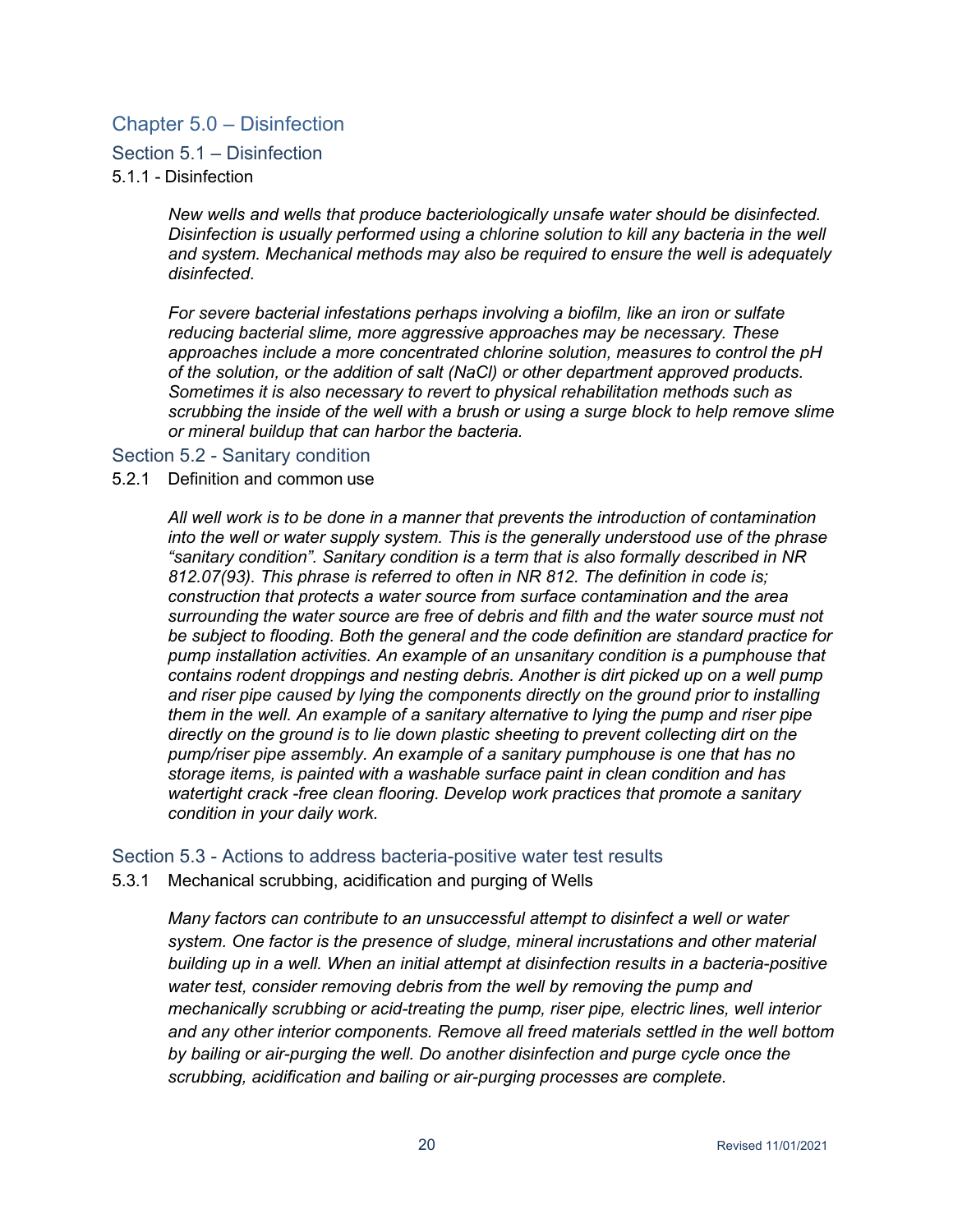#### 5.3.2 Cross-connections with sumps, dead ends, water softener resin.

*Any part of the water system that promotes stagnant water or the introduction of water from sources other than the well may also be a source of bacterial contamination*. *A cross-connection between the water system and water in a sump can be a source of contamination. To minimize this risk to the drinking water system, the cross-connection can be disconnected to prevent this potential source of contamination. In other cases, pipes that end in a pipe cap or other infrequently used dead ends in the plumbing system promote stagnant zones that can prevent access of the disinfectant solution and facilitate bacteria surviving the disinfection process. Disinfection and flushing attempts may not reach dead ends in the water supply system. These areas may need to be removed or rerouted to allow disinfectant solutions to pass through them. A third possible source is the resin bed in a water softener. Water softener resin can become contaminated as this area can be bypassed during standard disinfection and flushing. Consider disposing of the old resin, disinfecting the empty softener and replacing the softener with new resin.*

*In some commercial applications, large pressurized water storage tanks may be present. When calculating the volume of disinfection solution required, be sure to include the volume of the pressure tank or tanks in the plumbing system along with the volume of the well.*

#### 5.3.3 Bleach concentration and controlling pH of disinfection solutions

*Another factor that may be contributing to persistent bacteria positive water test results when attempting to disinfect a water system is the pH of the solution. Additional details about this subject are available in [a department document.](https://dnr.wi.gov/regulations/labcert/documents/training/CL2Chemistry.pdf) Chlorine solutions like bleach are basic (higher pH than 7). The effectiveness of bleach to disinfect a well or water system is highly influenced by the pH of the disinfectant solution. Even when very high bleach concentrations are used, their effectiveness to kill bacteria is limited by the pH of the solution. Disinfectant solutions with higher bleach concentrations will have higher pH values.*

*The best pH to strive for is a value of about 7 (Neutral). There are many inexpensive meters or test papers that can be used in the field to monitor the pH of disinfection solutions. Simple acids like vinegar or phosphoric acid can be used to lower the pH of a disinfection solution when it becomes too high. Introducing the acid solution will lower the pH of disinfection solutions that have pH numbers that are too high (above 8).*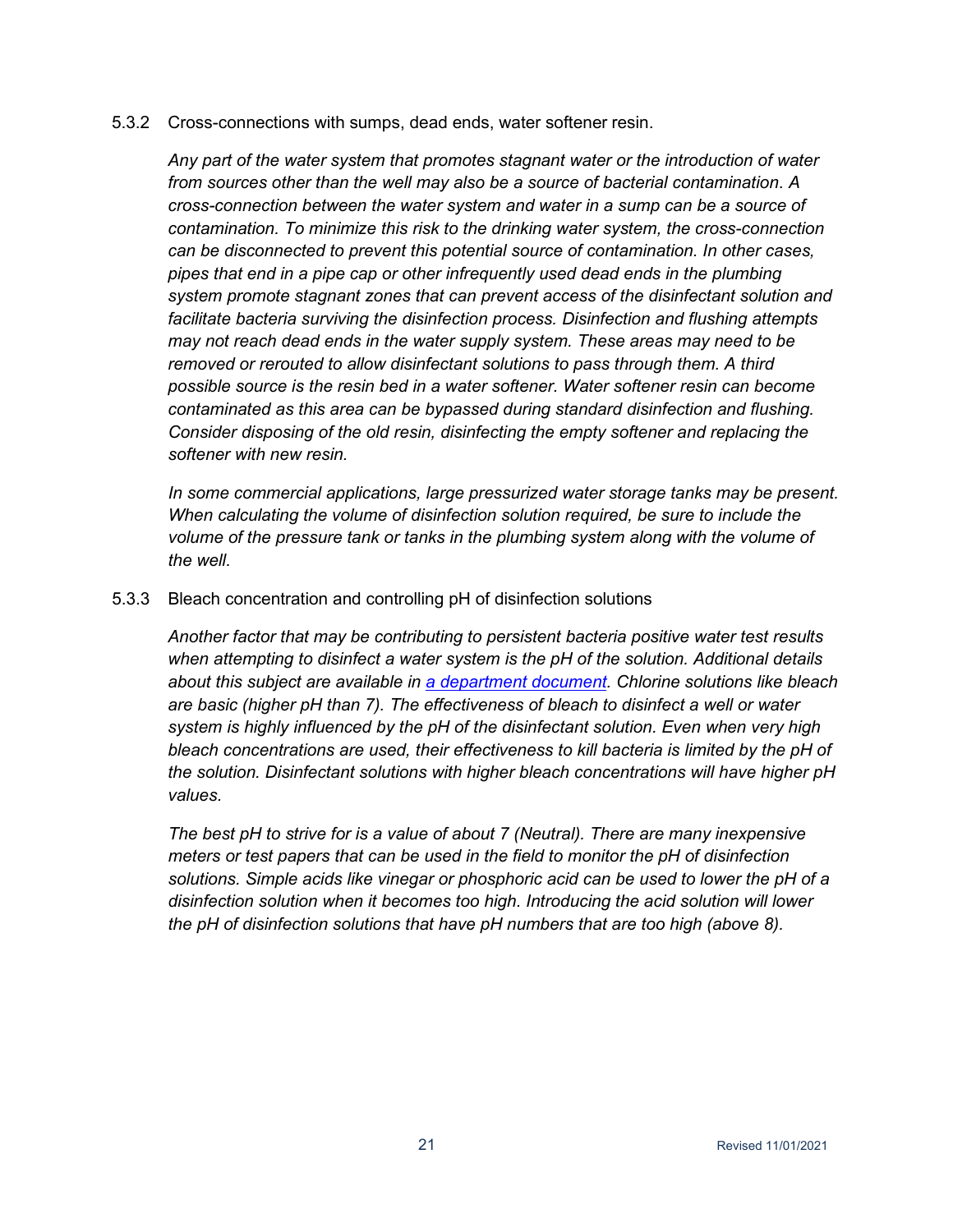# <span id="page-23-0"></span>Chapter 6.0 - Reporting requirements

<span id="page-23-1"></span>Section 6.1 – Locating a well using the Public Land Survey System

6.1.1 Description of the PLSS

*Department forms require the Public Land Survey System (PLSS) location of a well to be reported. When Wisconsin was first surveyed, it was divided into a grid of boxes that are each 36 square miles. This grid system is known as the Public Land Survey System (PLSS). The PLSS is one standardized method that can be used to describe a well location. An example of a legal description using the PLSS is given below.*

#### *NE 1/4 NE 1/4, S14, T2S, R3W*

*The descriptions are generally read from front to back. For example, the description above would be read "The northeast quarter of the northeast quarter of section 14, township 2 south, range 3 west." Refer to the figure below for the derivation of the naming. Note that all townships in Wisconsin are N (north).*



TOWNSHIPS OF THE PUBLIC LAND SURVEY SYSTEM. SOURCE: NATIONAL ATLAS OF THE UNITED STATES.

*For a more detailed explanation of using the PLSS, refer to [a department Tutorial o](https://dnr.wi.gov/topic/forestmanagement/documents/plsstutorial.pdf)n Public Land Survey System Description.*

# <span id="page-23-2"></span>Section 6.2 - Locating a well using Global Positioning System and the Well Driller Viewer

6.2.1 Description of using GPS to report a well location

*Department forms also require the latitude and longitude coordinates of a well to be reported. Determining the latitude and longitude requires information from devices that locate using the Global Positioning System (GPS). Devices that can be used to gather GPS coordinates include commercial GPS units, Internet search engines, smart phones or department map viewers such as DNR's Well Driller Viewer. The department requires GPS coordinates to be reported in "decimal degrees" format rounded to four digits after the decimal point. Be sure your device is set to record in decimal degrees.*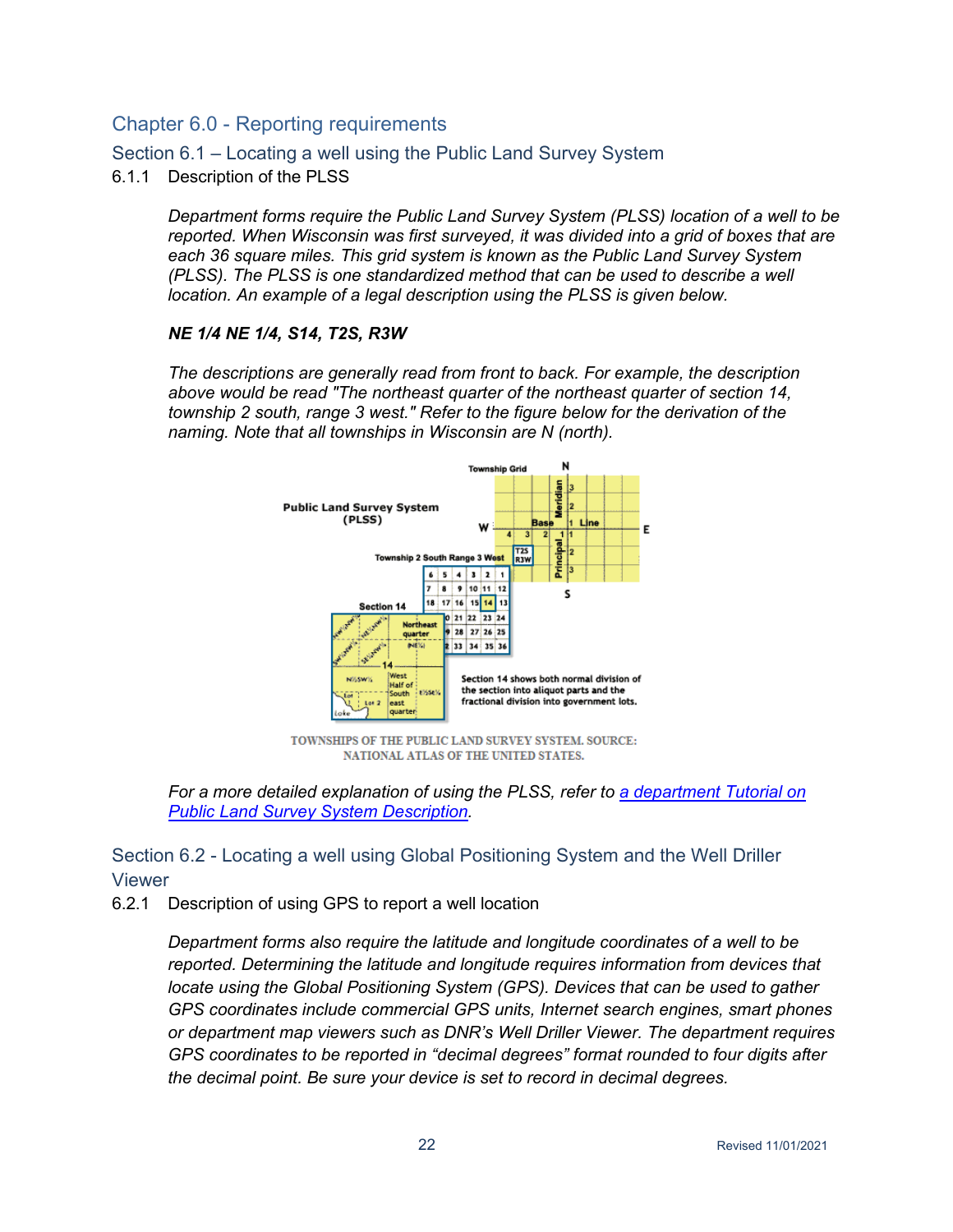*An example of correct reporting of GPS data is Latitude 43.4526 and Longitude 89.3805. In Wisconsin, correct GPS coordinates will have a latitude number between 42 and 47 degrees with a longitude value between 86 and 93 degrees. Any numbers outside of that range are incorrect. The longitude number is technically a negative value, but reporting exists as positive or negative in practice. For more detail, refer to a department web page on [Accurately locating wells and drillholes for applications and](https://dnr.wi.gov/topic/Wells/locatingWithGPS.html) reports.*

#### 6.2.2 Well driller viewer

*The well driller viewer was created by the DNR to help contractors. There are tools in the viewer to plot GPS coordinates, measure distances, draw shapes, locate DNR landfill buffers, locate contaminated properties, special well casing depth areas, etc. Another key feature of the well driller viewer is the ability to view surrounding well construction reports to determine geology. The department recommends that any contractor planning a well or heat exchange drillhole to review the area on the driller viewer for potential sources of contamination or special casing depth area requirements. The department also suggests verifying PLSS and GPS coordinates to ensure the reported location is accurate on the well construction report. The link to the well driller viewer is found here: [https://dnrmaps.wi.gov/H5/?viewer=Well\\_Driller\\_Viewer](https://dnrmaps.wi.gov/H5/?viewer=Well_Driller_Viewer)*

# <span id="page-24-0"></span>Section 6.3 – General reporting requirements

6.3.1 Well construction reporting

*A well construction report (Form 3300-077A) must be submitted to both the department and the well owner within 30 days of any of the following activities:*

- *Well construction*
- *Well reconstruction*
- *Constructing or replacing a driven point well*
- Construction of a dry drillhole or unsuccessful well if not immediately filled and sealed
- *Replacing a screen if set more than 5 feet above or below the depth of the original screen*
- *Replacing the screen of a driven point well, regardless of depth.*

*Starting January 1, 2023, all Well Construction Reports must be submitted to the department electronically.*

*If a Well Construction Report is returned for correction by the department, it must be corrected and re-submitted within 15 days.*

#### 6.3.2 Well filling and sealing reporting

*A well and drillhole filling and sealing report must be submitted to the department within 30 days after filling and sealing the well or drillhole. This report must be submitted electronically.*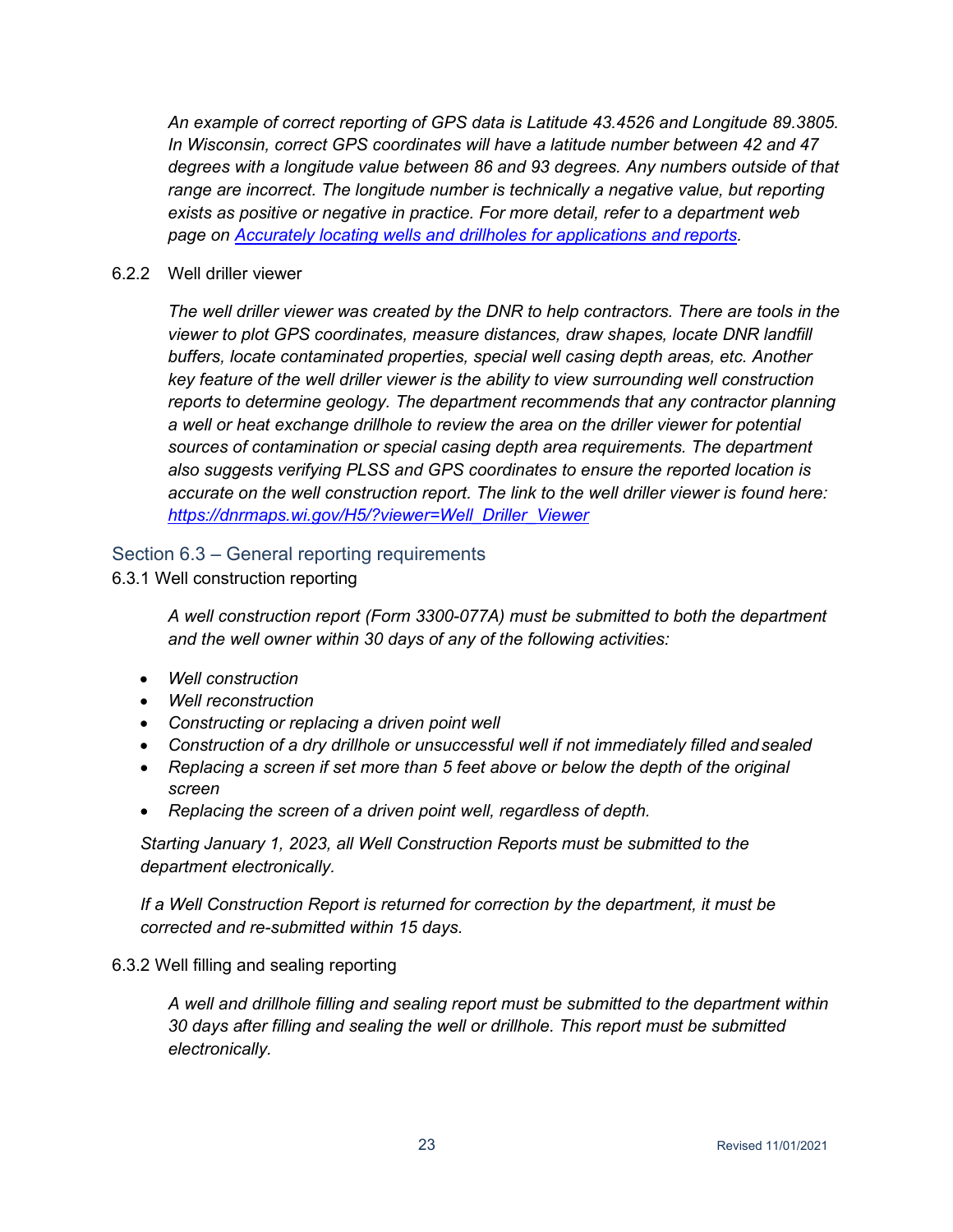#### 6.3.3 Sampling reporting

*Well drillers and well constructors must submit samples to laboratories that are certified under chs. ATCP 77 and NR 149 for the following contaminants and activities:*

- *Coliform bacteria only – pump installing in a new well (if the pump installer is different than the well driller), replacing a pump or pressure tank on an existing system when no*  entry into the well is required, pump installing activities involving entry into the well when *arsenic and nitrate samples have been collected within the last 6 months by the same pump installer, entering the well to diagnose a well feature or problem, property transfer well inspections (nonpotable only), or after corrective action for a bacteria-positivetest.*
- *Coliform bacteria and nitrate – Initial well construction, reconstruction, redevelopment or physical conditioning.*
- *Coliform bacteria, nitrate and arsenic – entering the well to perform pump installation activities, chemical conditioning and property transfer well inspection (potablewells only)*

*Forms 3300-077 for first water quality test and 3300-265 Water Quality - Pump Work test are the forms used.*

#### 6.3.4 Well compliance inspection report

*A well compliance inspection report (Form 3300-305) must be submitted to the well owner whenever a well or system is inspected prior to any construction, reconstruction, or equipment installation on a system with any noncomplying features that are apparent or known, within 10 days of the evaluation. In addition, the form must be completed and provided to the well owner prior to adding treatment and when required to measure casing depth.*

#### 6.3.5 Property transfer well inspection report

*Form 3300-221 must be used by the inspector to report the results to the person who requested the inspection. The form lists all potential noncomplying features that an inspector is responsible for checking. The inspection form is provided to the person requesting the inspection. The form is not submitted to the department and use of the form does not imply department approval of the well and pressure system.*

# <span id="page-25-0"></span>Chapter 7.0 - Water sampling

# <span id="page-25-1"></span>Section 7.1 - Residual chlorine

7.1.1 Removing residual chlorine

*Water samples collected and sent to a laboratory for bacteria analysis must be free of any residual chlorine remaining from the disinfection process. All drinking water samples are screened for the presence of chlorine upon arrival at the laboratory and will be rejected if residual chlorine is detected. Proper system flushing for a sufficient time is essential when purging the disinfectant solution from a water supply system. If your sense of smell can detect any odor of chlorine in the water you intend to sample or the*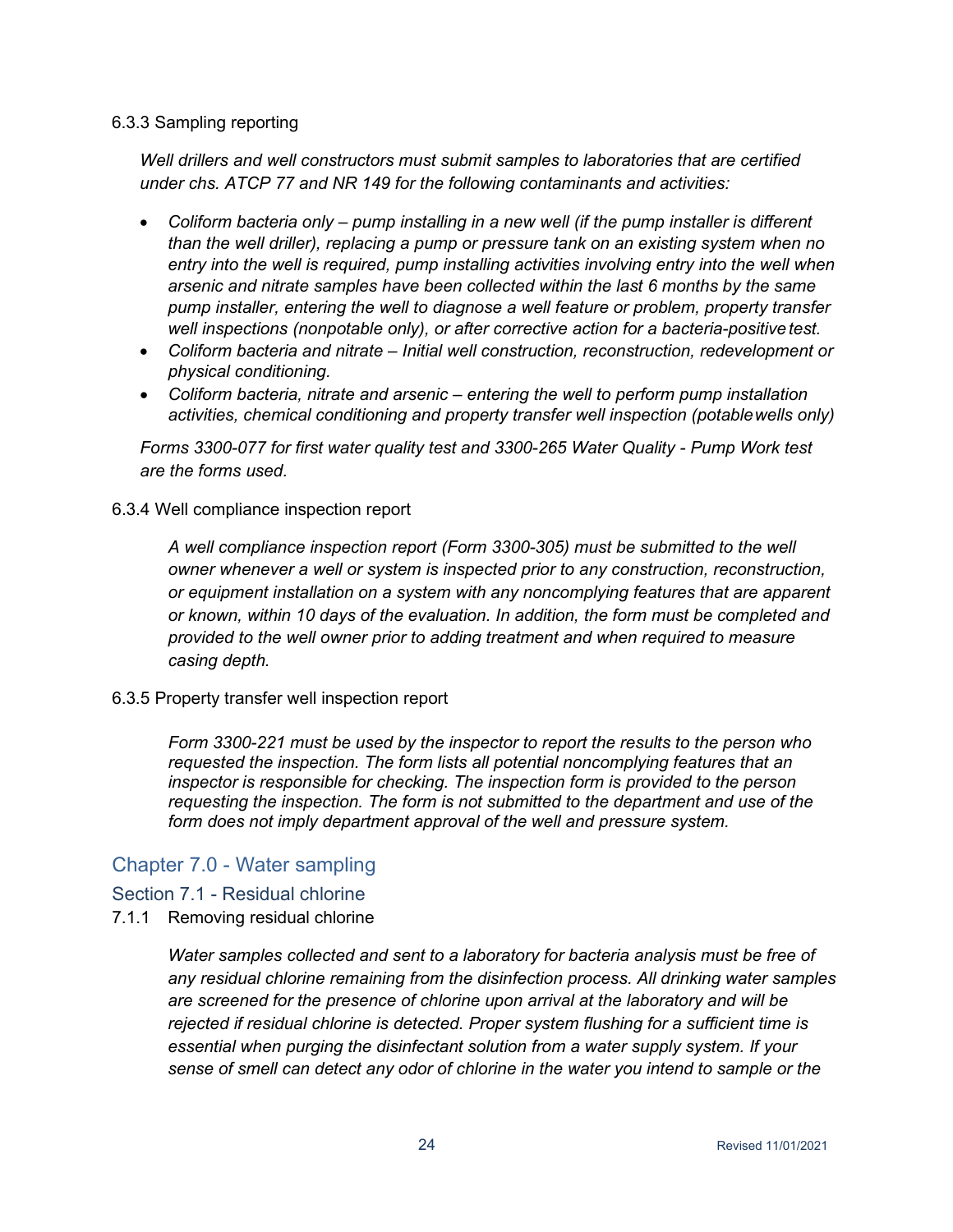*water sample tests positive with a chlorine test strip, the well system should be purged for a longer time before collecting a sample for bacteria analysis.*

#### <span id="page-26-0"></span>Section 7.2 – Arsenic and metals sampling

7.2.1 Arsenic and Metals Sampling

*A water sample collected for arsenic analysis can produce high arsenic test results that do not reflect the groundwater levels of arsenic, depending on how the water sample is collected. Particulate matter included in a water sample collected for arsenic analysis can increase the arsenic test results. Two causes of particulate matter are; 1) disturbing the water sampling tap when sampling and 2) not purging the water system enough or not allowing sufficient time to pass following the disinfection and purging before collecting a sample.*

*Well water that is oxygenated through the disinfection process, high rate of purging at, or disturbance of, the sample faucet or from recent well drilling activities may also produce a higher arsenic sample result. Avoid over chlorinating and allow the well water to stabilize for several days to a week or more may result in a lower arsenic result than a sample that is collected immediately following drilling or disinfection.*

*In addition, Wisconsin has sulfide deposits in certain bedrock formations that have been economically important in the past. Although it is uncommon, these mineralized zones can inadvertently be drilled into for the construction of drinking water wells. When these deposits become oxidized from well installation or well use, arsenic and other potentially harmful metals can be introduced to groundwater at levels that exceed Federal drinking water health standards. Water supply specialists at the department can help determine what formation a well is constructed in. This metals screening analysis is available from many certified laboratories.*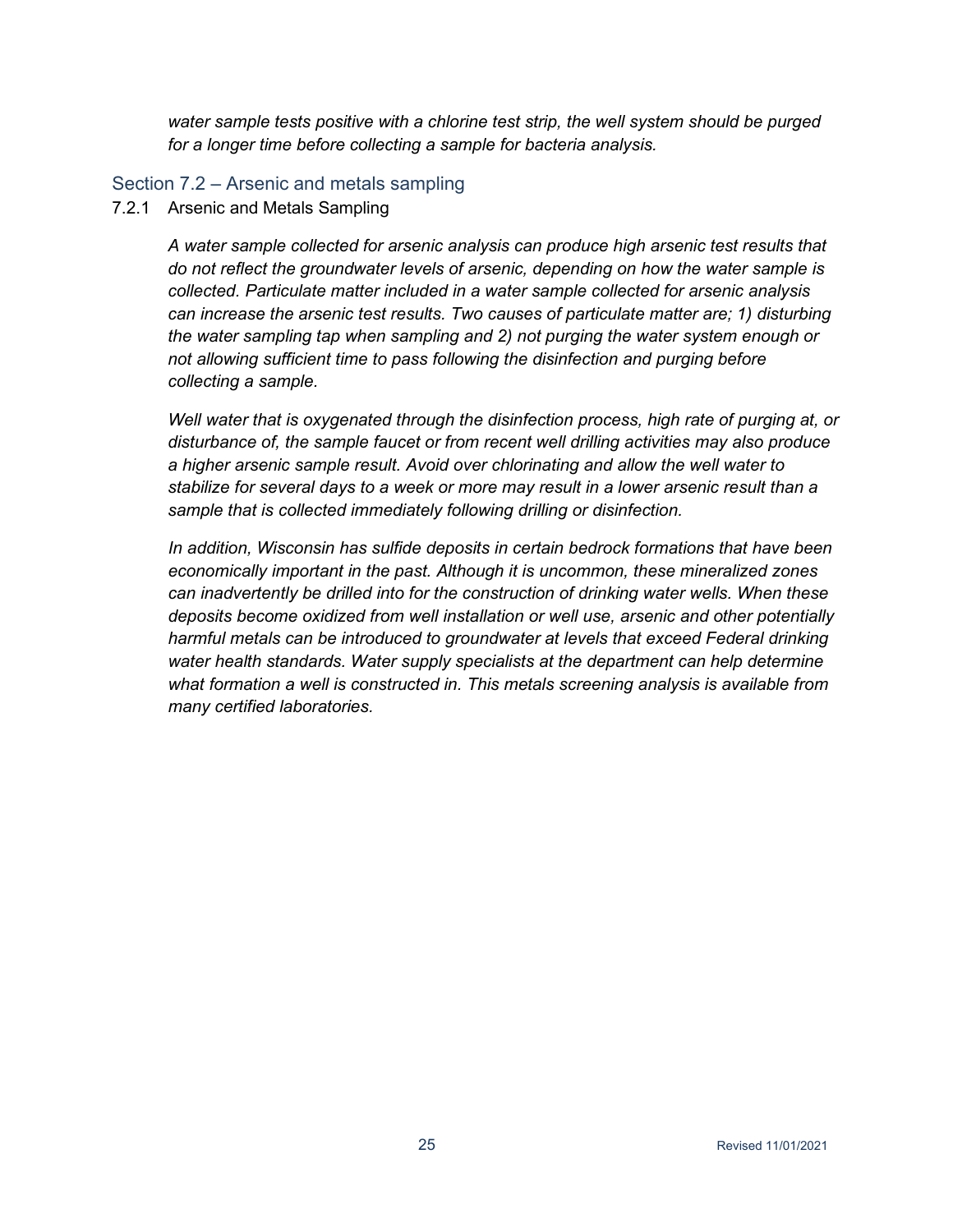# <span id="page-27-0"></span>Chapter 8.0 - Calculations

#### <span id="page-27-1"></span>Section 8.1 - Calculating bentonite chip volume

#### 8.1.1 Chip volume

*Calculating the volume of material required to fill and seal a well or drillhole is important because it can identify when bridging, a downhole obstruction or some other unknown condition is present that may need to be addressed. A table like the one below can be used to estimate the number of bags of bentonite chips that are required to fill and seal a well or drillhole. For example, to calculate the number of bags of chips required to fill a 6 inch diameter well that is 150 feet deep, run down the first column on the left until the 6 inch diameter hole is located, then run across the row to the right until the column for the number of feet filled by one bag is found. This number (3.5) is the number of feet filled by one bag. Dividing 150 feet by this number results in 150/3.5= ~ 43 bags.*

| Hole Dia<br>(Inches) | Hole<br>Volume<br>(Ft3/Ft) | Pounds of<br><b>Bentonite</b><br>Chips to Fill<br>1 Ft | Feet Filled by<br>One Bag of<br><b>Bentonite</b><br>Chips | Bags of<br>Bentonite<br>Chips to Fill<br>100 Ft |
|----------------------|----------------------------|--------------------------------------------------------|-----------------------------------------------------------|-------------------------------------------------|
|                      |                            |                                                        |                                                           |                                                 |
| 4                    | 0.087                      | 6.3                                                    | 7.9                                                       | 12.6                                            |
| 41/2                 | 0.11                       | 7.9                                                    | 6.3                                                       | 15.8                                            |
| 5                    | 0.136                      | 9.8                                                    | 5.1                                                       | 19.6                                            |
| 51/2                 | 0.165                      | 11.9                                                   | 4.2                                                       | 23.8                                            |
| 6                    | 0.196                      | 14.1                                                   | 3.5                                                       | 28.2                                            |
| 61/2                 | 0.23                       | 16.6                                                   | 3                                                         | 33.2                                            |
| $\overline{7}$       | 0.267                      | 19.2                                                   | 2.6                                                       | 38.4                                            |
| 71/2                 | 0.307                      | 22.1                                                   | 2.3                                                       | 44.2                                            |
| 8                    | 0.349                      | 25.1                                                   | $\overline{2}$                                            | 50.2                                            |
| 81/2                 | 0.394                      | 28.4                                                   | 1.8                                                       | 56.8                                            |
| 9                    | 0.442                      | 31.8                                                   | 1.6                                                       | 63.6                                            |
| 91/2                 | 0.492                      | 35.4                                                   | 1.4                                                       | 70.8                                            |
| 10                   | 0.545                      | 39.2                                                   | 1.3                                                       | 78.4                                            |
| 11                   | 0.66                       | 47.5                                                   | 1.1                                                       | 95                                              |
| 12                   | 0.785                      | 56.5                                                   | 0.89                                                      | 113                                             |
| 15                   | 1.227                      | 88.3                                                   | 0.57                                                      | 176.6                                           |
| 18                   | 1.767                      | 127.2                                                  | 0.39                                                      | 254.4                                           |
| 20                   | 2.182                      | 157.1                                                  | 0.32                                                      | 314.2                                           |
| 25                   | 3.409                      | 245.4                                                  | 0.2                                                       | 490.8                                           |
| 30                   | 4.909                      | 353.4                                                  | 0.14                                                      | 706.8                                           |

Number of 50 lb. Bags of Bentonite Chips to Fill a Well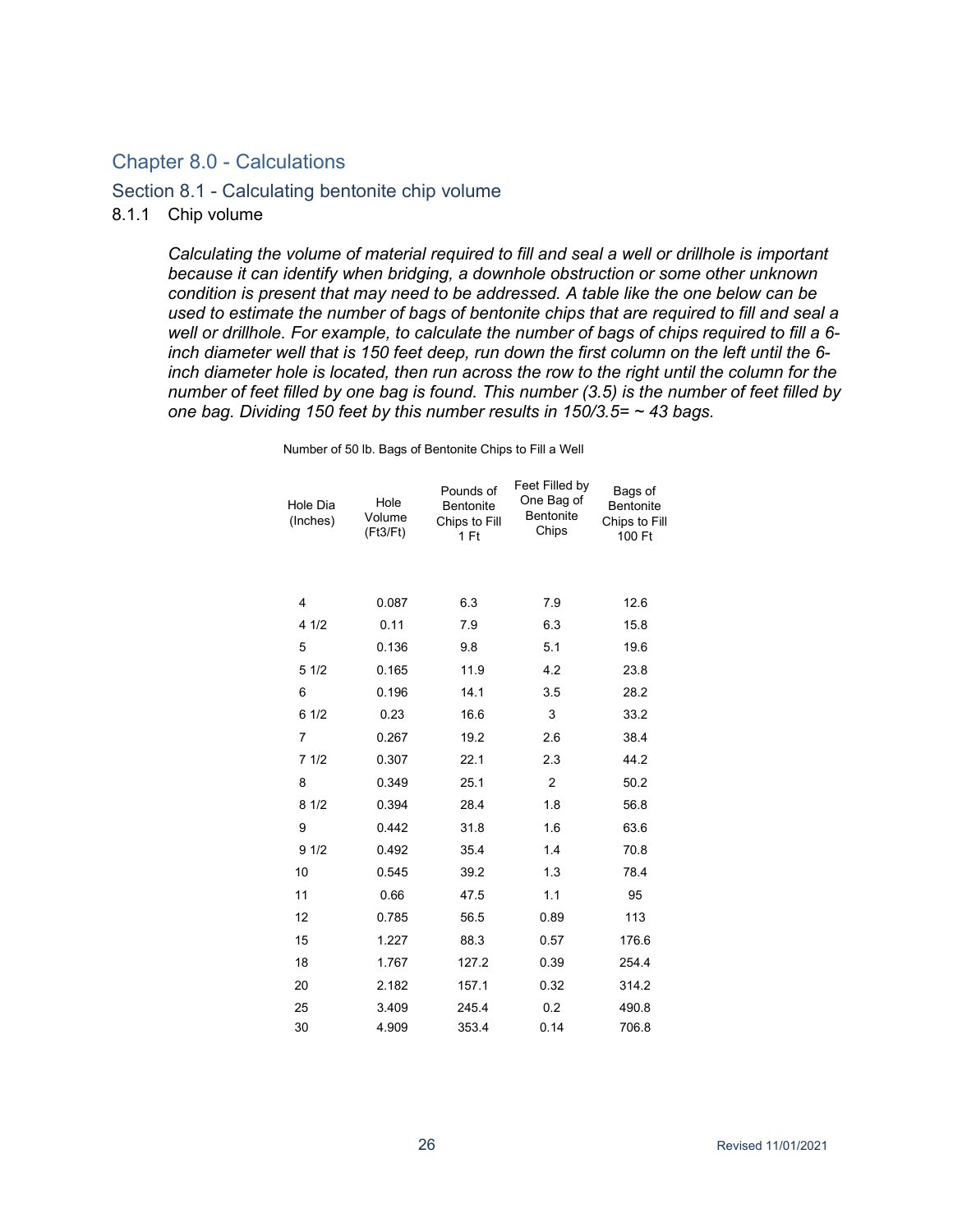# <span id="page-28-0"></span>Chapter 9.0 - Filling and sealing

<span id="page-28-1"></span>Section 9.1– Why filling and sealing is important 9.1.1 Why filing and sealing is important

> *Wells and drillholes require filling and sealing for a number of reasons. Wells that cannot be adequately decontaminated, cannot be brought into regulatory compliance, or have been unused for a long period of time all need to be filled and sealed. Among the issues filling and sealing addresses are:*

- *The well is a vertical conduit that can allow shallow contaminants to migrate into a deeper aquifer.*
- *Surface drainage, vermin and debris could gain direct access to an unsealedwell and contaminate groundwater.*
- *It can be a physical safety hazard (e.g., small animals or children could fall into it).*

# <span id="page-28-2"></span>Section 9.2 - Removal of a stuck pump

# 9.2.1 Stuck pump removal

*NR 812.26(5)(b) discusses the removal of obstructions prior to filling and sealing. When a pump is stuck in a well the code states "a reasonable attempt shall be made using the best available technology to pull it out." As a recommendation, this can be interpreted as using a hydraulic jack, winch or other mechanical device to attempt to free the stuck pump. This applies to pumps that have some practicable way to attach a wire cable, chain or other pulling attachment.*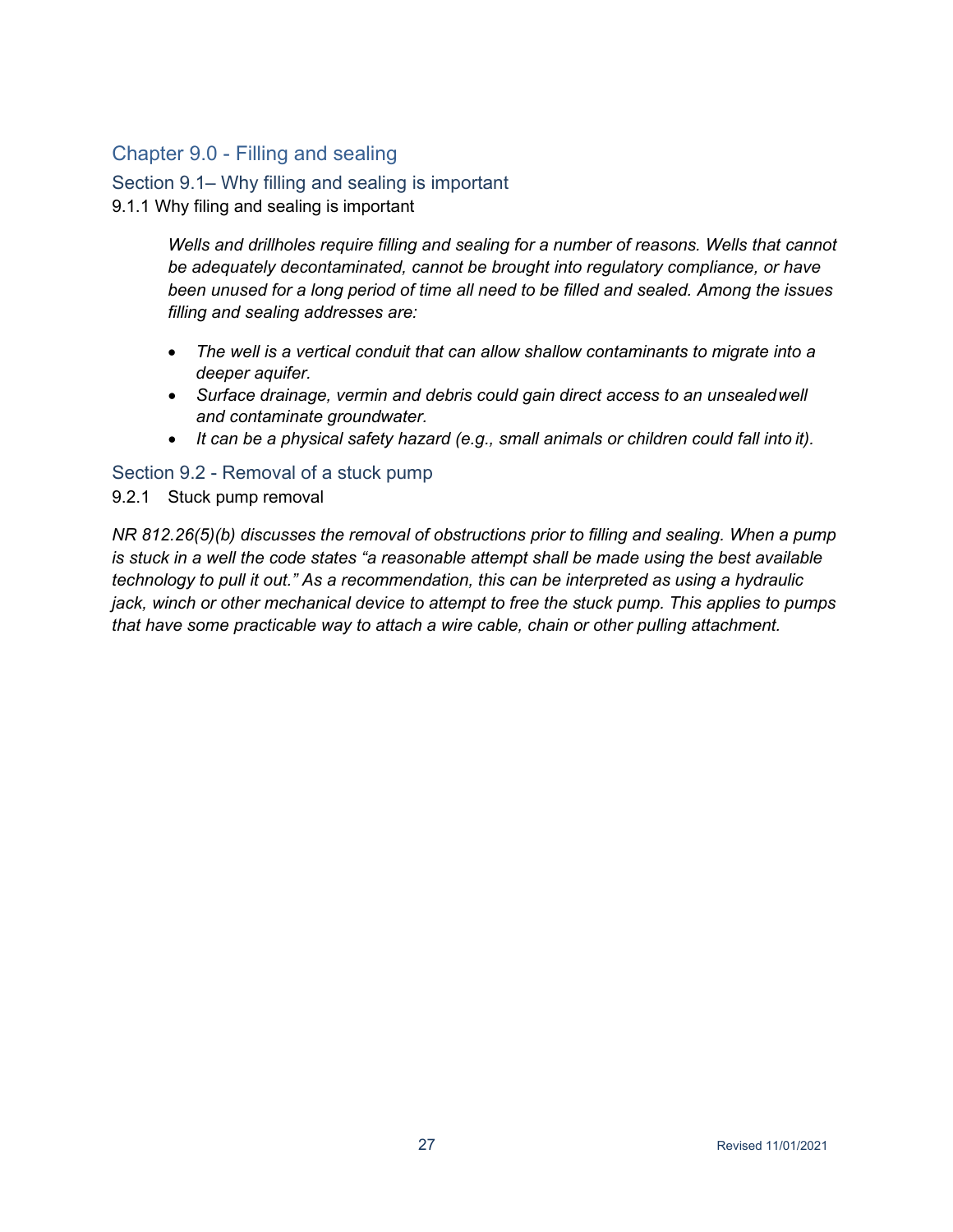# Wisconsin Pump Installer License Practice Exam

- <span id="page-29-0"></span>1. "Pump installation" does not include which of the following:
	- a. A water treatment device installed downstream from the water storage or pressure vessel.
	- b. Check valves installed upstream of the water storage or pressure vessel.
	- c. Installation of a pitless adapter.
	- d. Installation of a well cap or seal.
- 2. Engaging in the business of pump installing includes which of the following:
	- a. Advertising and bidding on pump installation projects.
	- b. Receiving payment for property transfer well inspection activities.
	- c. Supervising a pump installation project.
	- d. All of the above.
- 3. A pump installer or water well driller license is not required for which of the following:
	- a. Well filling and sealing.
	- b. Property transfer well inspections.
	- c. Obtaining a water sample when not for a property transfer inspection.
	- d. All of the above.
- 4. A licensed pump installer is legally and financially responsible for correcting noncomplying work done by them or done by anyone under their supervision.
	- a. True
	- b. False
- 5. Which of the following is accurate with respect to renewal of an individual pumpinstaller license each year?
	- a. The licensee must earn six continuing education hours by attendingdepartment approved continuing education sessions between January 1<sup>st</sup> and December  $31<sup>st</sup>$ .
	- b. The licensee must submit a renewal application on a form specified by the department on or before December 31st.
	- c. Only one renewal fee of \$25.00 is paid if the licensee holds both a pumpinstaller license and water well driller license.
	- d. Both a & b are accurate.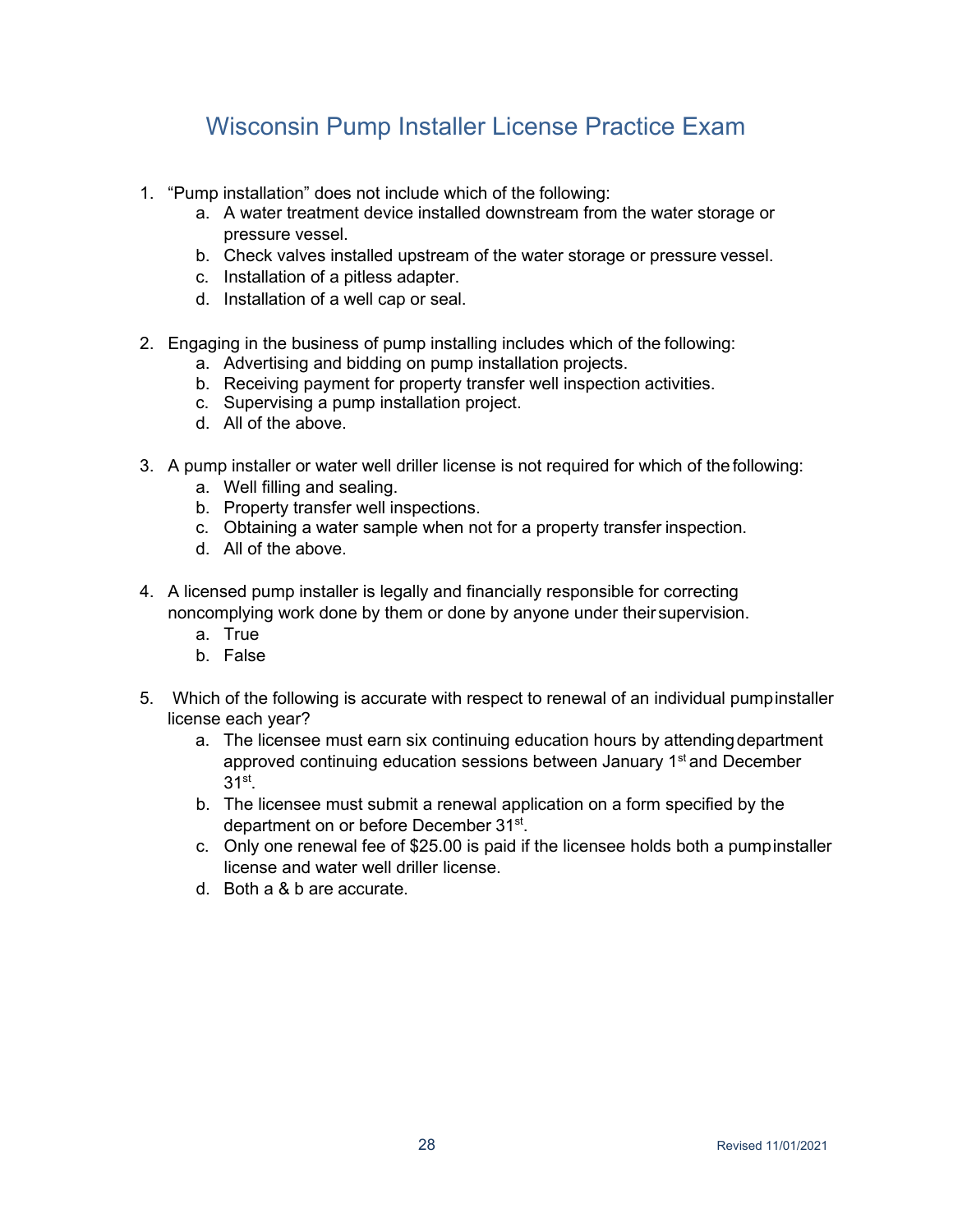- 6. Holding a pump installer license allows an individual to install a water treatment device upstream of a pressure tank.
	- a. True
	- b. False
- 7. A property owner decides to develop a mobile home park. The mobile home park will have 9 mobile homes with 18 permanent residents total. A proposed well serving the mobile home park will be a low capacity well. Which of the following statements istrue?
	- a. The well and water system must be constructed to meet the standards of NR 812, and no advance approval is required from thedepartment.
	- b. The well and water system must be constructed to meet the standards of NR 812, and requires advance written approval from the department.
	- c. The well and water system must be constructed to meet the standards of NR 811, and requires engineering plan approval from the department.
	- d. The well and water system must be constructed to meet the standards of NR 811, and no engineering plan approval is required from the department.
- 8. A pump installer is contacted by a developer to plan and conduct a pump installation for a new 30-unit condominium with year-round residents. The plan and installation must meet the following requirements:
	- a. The pump installer may install a factory-assembled and pressure-tested pitless adapter unit if it is pressure tested in the field.
	- b. The department must review and approve design plans before the pump installation can be done.
	- c. The pump installer may not install an above-ground discharge unit.
	- d. a and b.
	- e. a, b and c.
- 9. A pump installer may replace a pump in a well that has a noncomplying well cap without informing the owner of the noncompliance or installing a complying well cap.
	- a. True
	- b. False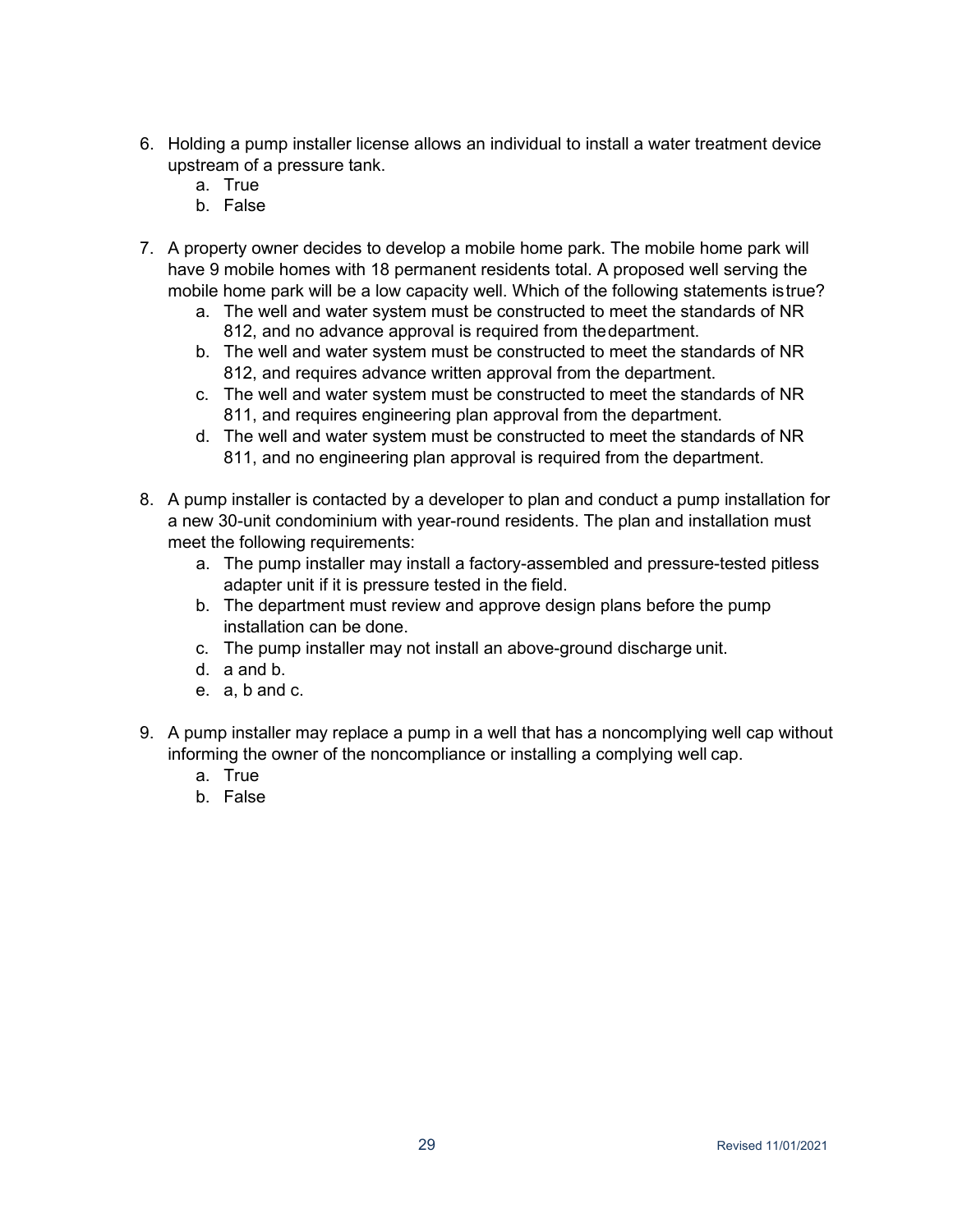- 10. Which of the following **is not** true when a pump installer is filling and sealing a well with bentonite chips?
	- a. The chips must be poured across a coarse-mesh screen so that fine particles and dust can be prevented from entering the well.
	- b. The depth of filling must be monitored every 20 bags in order to ensure that bridging has not occurred.
	- c. The bags must be poured at a rate no faster than 3 minutes per bag.
	- d. Clean water must be poured into the well until it reaches the top, in order to hydrate the chips.
	- e. The pump installer must check that the well will not accept any additional water at the time he leaves the site.
- 11. An approved vermin-proof well cap or seal is not required to be installed on a well if the well is located in a substantial permanent weather-proof shelter.
	- a. True
	- b. False
- 12. Which of the following methods/equipment is allowed for attaching the beveled lower end of a factory-assembled and pressure-tested pitless unit to steel well casingpipe:
	- a. A compressible joint.
	- b. Welding the threaded ends of the pitless unit to the cut-off well casing pipe.
	- c. Welding the beveled end of the pitless unit to the top of the well casing pipe, as long as the top of the well casing pipe has been beveled.
	- d. Joining the pitless unit to the well casing pipe using a welding collar or sleeve.
- 13. Granite bedrock wells approved for installation of 25 feet or less of well casing pipe must have an above-ground discharge installed.
	- a. True
	- b. False
- 14. If fertilizer will be injected into the discharge line of a high-capacity irrigation well, then:
	- a. A reduced pressure principle backflow preventor must be installed on the pump discharge line upstream of the injection point.
	- b. A double check valve must be installed on the pump discharge line upstream of the injection point.
	- c. An Underwriter's Laboratory (UL) approved check valve must be installed on the pump discharge line upstream of the injection point.
	- d. a or c.
	- e. b or c.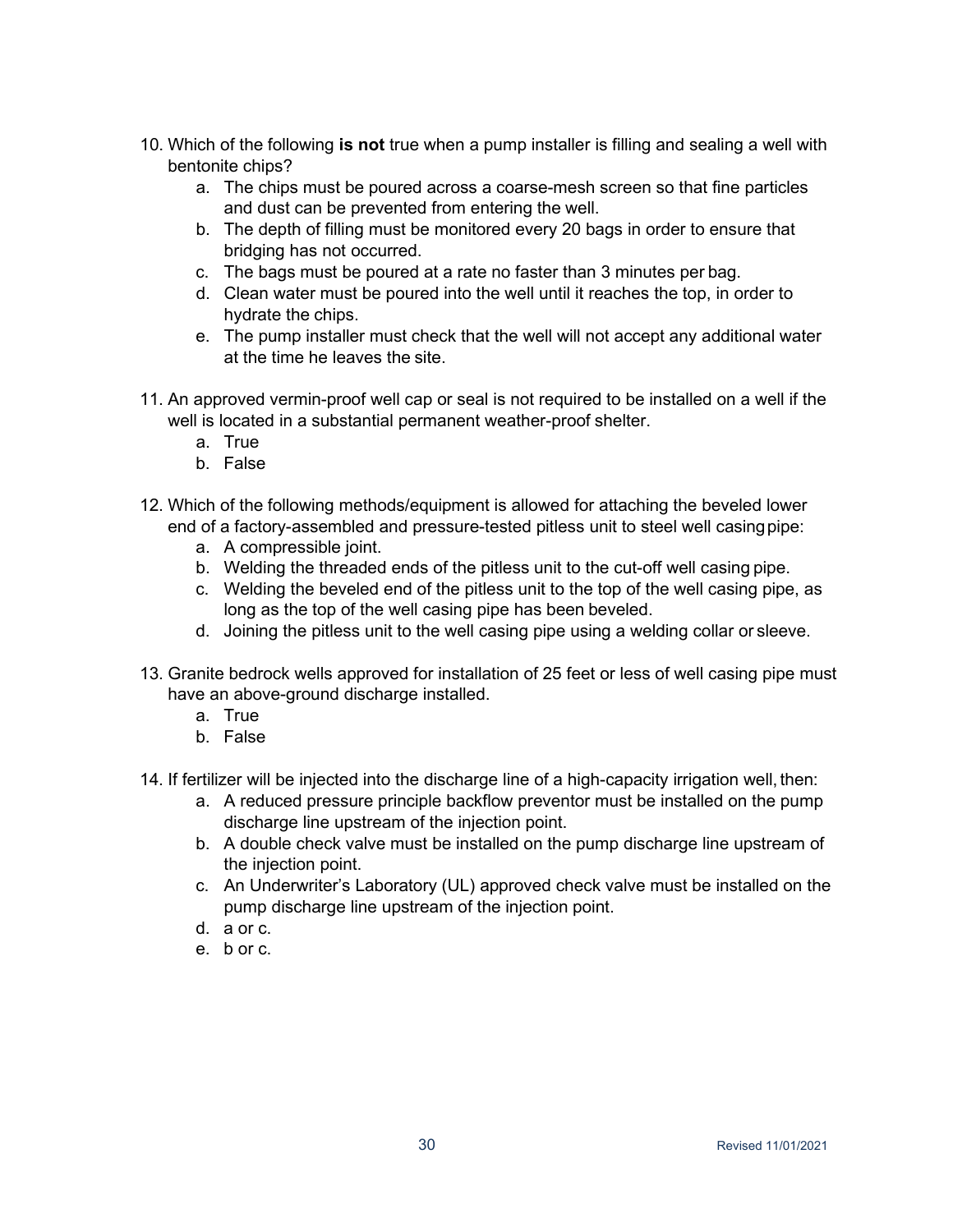- 15. A pump installer is installing a submersible pump in a 6-inch diameter drilled low capacity private well. The submersible pump contains a check valve at its discharge end. The pump installer decides to install an additional check valve in the water system. Where may the second check valve be located?
	- a. In the basement, upstream of the pressure tank.
	- b. In the buried portion of the water line between the well and the basement.
	- c. In the pump discharge line within the well.
	- d. None of the above.
- 16. Which of the following statements are correct regarding yard hydrants?
	- a. A yard hydrant may be installed in or on the well.
	- b. A yard hydrant installed downstream of the pressure tank falls under the jurisdiction of the department of Safety and Professional Services (DSPS).
	- c. A yard hydrant having a hose threaded outlet shall have a either a hose connection vacuum breaker or backflow preventor installed.
	- d. A yard hydrant having a hose threaded outlet is not required to havebackflow protection if the outlet complies with the airgap requirements of DSPS.
	- e. b, c, and d.
- 17. A pump installer has arrived at a customer's residence to install a replacement pump. The well and pump are located in what appears to be a properly constructed concrete pit. Upon closer examination the pump installer notices water marks on the walls of the pit. In addition, the pit contains a working sump pump in the pit's sump. The pump installer should:
	- a. Disconnect the worn-out pump and install a new one, being sure to include a sample faucet.
	- b. Inform the owner that the installation appears to have flooding problems, does not meet NR 812, and must be upgraded by extending the well casing pipe above grade and eliminating the pit.
	- c. Tell the owner a gravity drain must be installed to eliminate the floodingproblem.
	- d. Tell the owner that you can construct a replacement pit without a variance or approval from the department.
- 18. A property owner had a new well drilled to replace her failing old well located in a noncomplying well pit. The well driller properly filled and sealed the old well with neat cement. The owner wants you to connect her old jet pump to the new well with a pitless adapter. She wants the pump and pressure tank to remain in the old pit. You inform the owner:
	- a. The installation would be noncomplying because offset jet pumps cannot be used with pitless adapters.
	- b. The installation could be allowed because the well driller properly filledand sealed the old well.
	- c. The installation would be noncomplying because pumps and pressure tanks may not be located in noncomplying pits.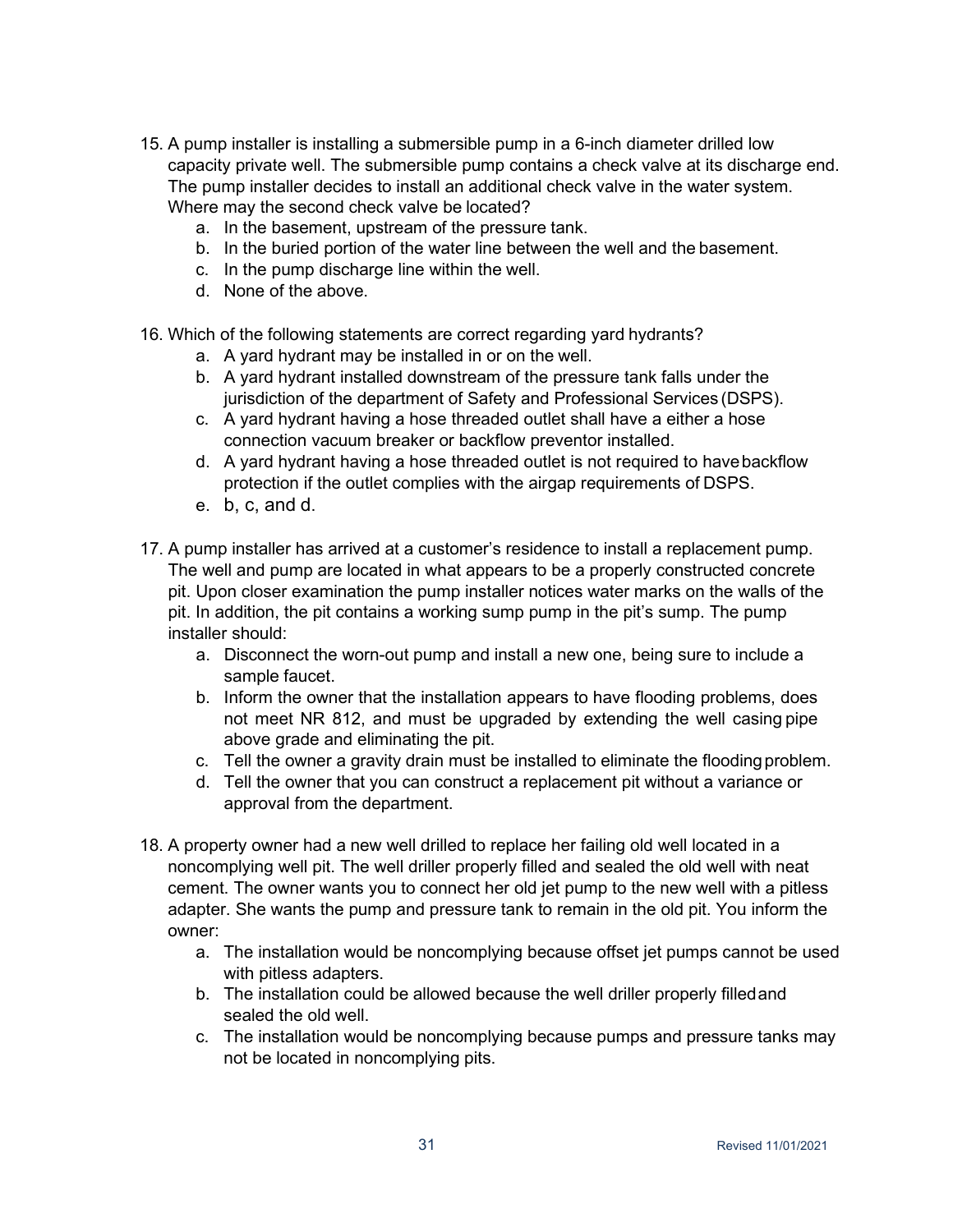- 19. If an initial disinfection following pump work results in a bacteria-positive water sample test result, what additional code compliant actions can be taken so that the well produces water free from coliform bacteria?
	- a. Make sure the well water sample has a slight odor of or test positive for bleach using colorimetric test strips when you collect the follow-up sample.
	- b. After removing the pump, use an approved acid solution to dissolve mineral incrustations within the well.
	- c. Remove and scrub the pump, discharge line and drop-pipe thenmechanically scrub and purge the interior of the well.
	- d. b and c.
- 20. You have disinfected and purged a well following a pump replacement. You collect a water sample for laboratory analysis for bacteria. The sample has a slight odor of chlorine and tests positive for chlorine using a colorimetric test strip. Which of the following promotes a representative bacteria sample result?
	- a. The odor is so slight that you can submit the water sample to the laboratory as-is since the odor will be gone by the time it reaches the lab.
	- b. You continue to purge the well until no chlorine odor is present. You dispose of the first sample and collect a replacement water sample to send to the lab.
	- c. The remaining chlorine will keep the sample from being contaminatedduring shipping. You submit the water sample to the laboratory as-is.